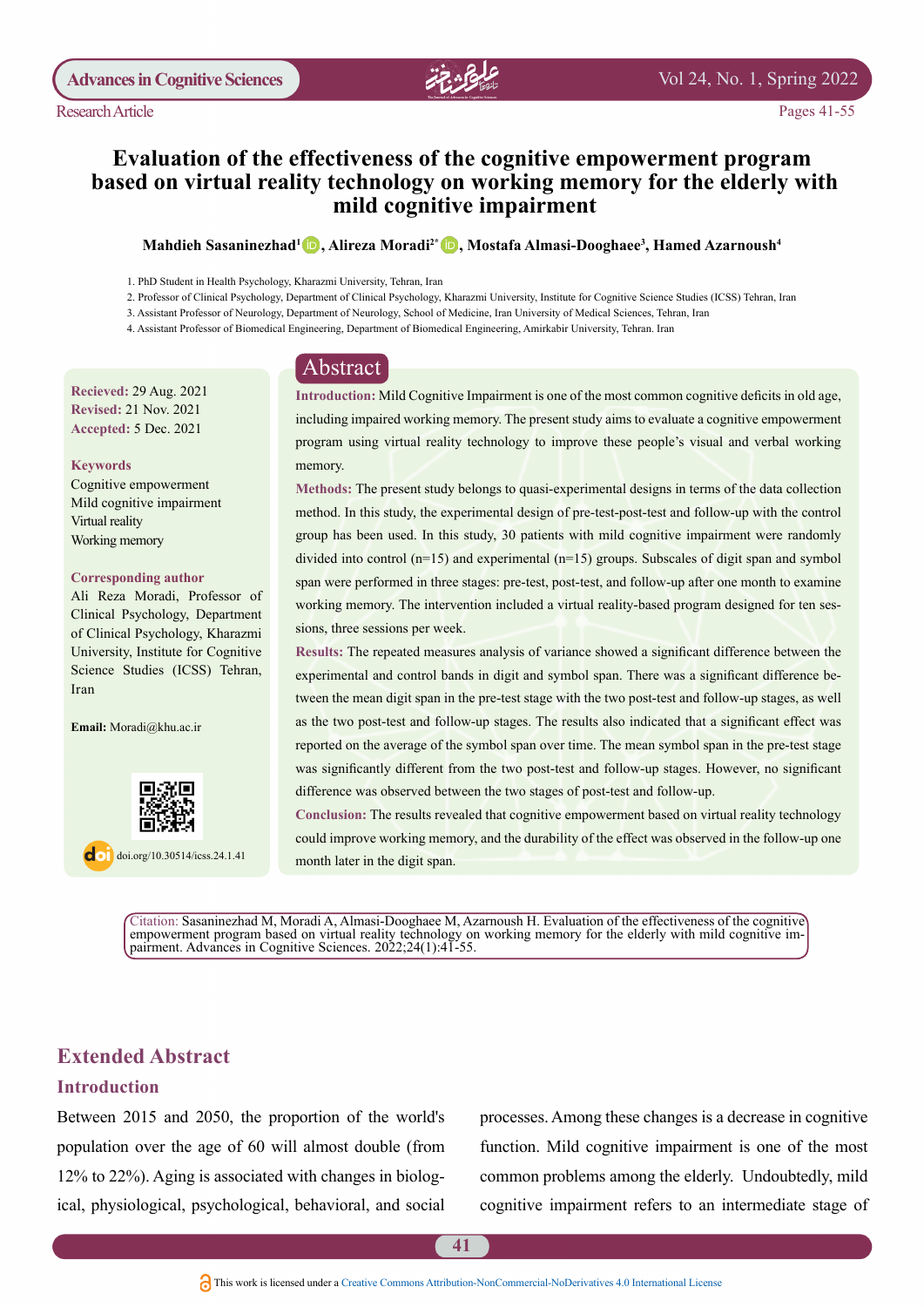cognitive impairment seen in average old age and early ory, executive function, processing speed, and semantic ized by significant deficits in learning, attention, memdementia. Mild cognitive impairment is often characterlanguage. Behavioral research shows that adults with mild cognitive impairment have cognitive impairment in working memory, central executive function, and types of attention compared to healthy older adults. One of the ing and rehabilitation are the most widely used methods pairment is impaired working memory. Cognitive trainmost critical cognitive impairments in mild cognitive imto improve and enhance cognitive functions. Advances in tive training and virtual reality cognitive training that have technology have led to the formation of computer cogniative innovation that uses computer software to effectively tive training with Pathological people is considered a crecessible interventions. The use of virtual reality for cogniprovided more comprehensive, flexible, practical, and acate real-life environments. The present study designed and combine visual, auditory, and tactile feedback and recreevaluated a cognitive empowerment program using virtual reality technology to improve working memory.

### **Methods**

The present study belongs to quasi-experimental designs opmental designs in terms of purpose. It was performed in terms of data collection method and applied and develtistical population included patients with mild cognitive on two experimental and control groups. The study's staferred to the Brain and Cognition Clinic and Firoozgar impairment who, in 2019 and the first half of 2020 rely, 30 subjects were randomly divided into experimental tive Impairment, and their disorder was confirmed by Addenbrooke's cognitive examination and MRI. According-Hospital in Tehran. A neurologist diagnosed Mild Cogni-<br>tive Impairment, and their disorder was confirmed by Ad- $(n=15)$  and control  $(n=15)$  groups. In this study, the intervention is based on virtual reality as an independent tervention is based on virtual reality as an independent ( $t=36$ ,  $P=0.72$ ). Table 1 shows the f<br> **A**This work is licensed under a Creative Commons Attribution-NonCommercial-NoDerivatives 4.0 International License

variable and working memory as a dependent variable. Subscales of digit span and symbol span of third and fourth editions of the Wechsler Memory Scale (WMS) ecutive phase of the research, after obtaining the consent have been used to examine working memory. In the expleting the initial evaluations, the administrative process of the participants, a pre-test was performed. After comof the intervention began, and the sessions were held for ten sessions, three sessions per week and each session for vious studies one month later. It should be noted that all riod evaluations were performed in accordance with preformed cognitive assessments again. Also, follow-up pehalf an hour. At the end of the course, all participants perlow-up stages by a senior expert in the field of cognitive assessments were performed in the pre-test, final, and folrehabilitation, which had received the necessary training in performing assessments. Data analysis in this study was based on the pre-test, post-test, and follow-up scores. Based on this, the mean scores of digit span and symbol span expansions in three-time stages in two training and control groups were compared using repeated-measures mality of data distribution, the Levene's test was used to tions, the Shapiro-Wilk test was used to check the noranalysis of variance. In order to check the test assumpcheck the homogeneity of variances, and Mauchly's test of sphericity was used to check the combined symmetry. Statistical methods of the present study were performed using SPSS-26 software.

### **Results**

The average age of the research sample is  $69.47\pm6.02$ , with a minimum of 61 and a maximum of 81 years old. The results of independent t-test revealed that there was mental group (mean= $69.87$ , standard deviation= $7.16$ ) and no significant difference between the age of the experithe control group (mean= $69.07$ , standard deviation= $4.85$ )  $(t=36, P=0.72)$ . Table 1 shows the findings related to de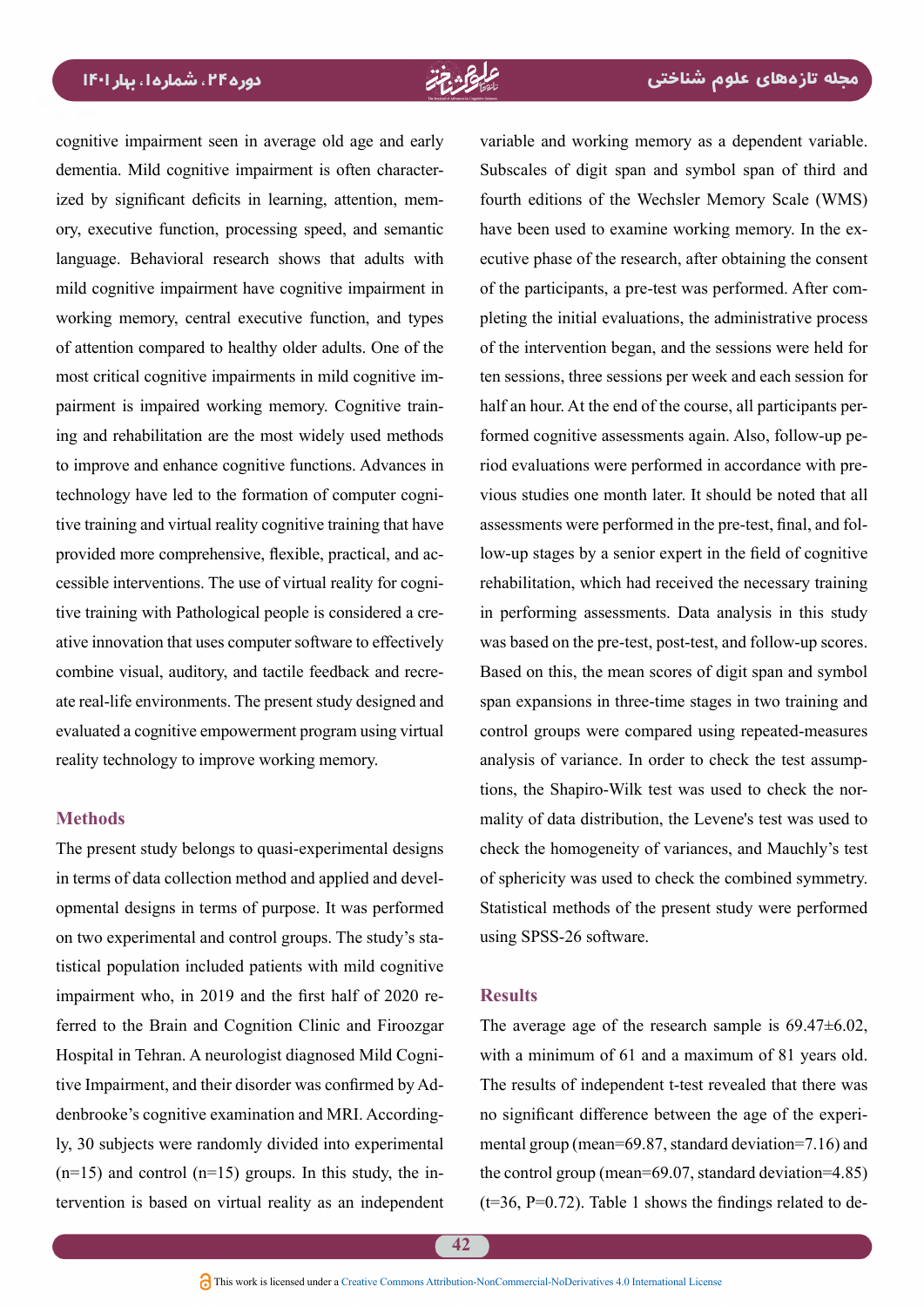mographic variables, including gender, job status, and level of education by experimental and control groups. The frequency of women and men is the same in both groups. The amount of chi-square obtained to compare the frequencies of the two groups in the three categories of job status is equal to  $3.61$ , which is not statistically tus are not significantly different from each other. Also, significant ( $P=0.17$ ), so the groups in terms of job staexperimental and control groups did not have significant differences in terms of frequency in educational levels ference between the experimental and control groups in  $(\gamma 2=1.73, P=0.89)$ . The results showed a significant difthe digit span. There is a significant difference between the mean digit span in the pre-test stage with the two stages of post-test ( $P \le 0.0005$ ) and follow-up ( $P \le 0.0005$ ) as well as the two stages of post-test and follow-up. In sis of variance show that over time, a significant effect symbol span, the results of repeated measures analywas observed in the mean symbol span  $(F (2,56)=17.41)$ , P<0.0005,  $η<sup>2</sup>P=0.38$ ). There was a significant difference between the experimental and control groups. There is a significant difference between the mean symbol span in the pre-test stage and the two post-test stages  $(P<0.001)$ and follow-up ( $P<0.0005$ ). Nevertheless, the two stages of post-test and follow-up are not significantly different.

# **Conclusion**

The results revealed that the designed program affected the working memory of the elderly with mild cognitive impairment. The scores of digit span showed significant mental group; in comparison, the scores of the control differences among the three evaluations of the experigroup in all three evaluations were relatively constant and bol span also showed a significant difference between the did not differ significantly. The results regarding the symtween the pre-test and post-test of the experimental group experimental and control groups, and this difference beis also significant, but there was no significant difference from the post-test stage to follow up.

# **Ethical Considerations Compliance with ethical guidelines**

This article is taken from a PhD Thesis. The present study ple of confidentiality of participants (coding and deleting sent to participate in the research, respecting the princiobserves ethical principles such as obtaining written connames from questionnaires), providing sufficient infor-<br>mation on how to conduct research to all participants, and their freedom to exit the research process was done. This research was approved by the Ethics Committee of Kharazmi University with the ethics code ID IR.KHU.  $REC.1399.016$  after review.

## **contributions' Authors**

Mahdieh Sasani Nezhad: Presented the initial research, reza Moradi: Was responsible for correcting the article work, and analyzed the data after collecting data. Alicollected information, prepared the article's initial frameand supervising the research process, as well as part of the program content. Mostafa Almasi: Participated in the sample selection process, patient monitoring, and part of the program content. Hamed Azarnous: Collaborated in designing the virtual reality program.

### **Funding**

This research (with tracking code 9426) was conducted with the financial support of the Cognitive Science and Technologies Council.

### **Acknowledgments**

The authors would like to thank all the esteemed clients who helped us in the implementation of this research, as well as the sincere cooperation of the staff of the Brain and Cognition Clinic to provide the conditions and fa-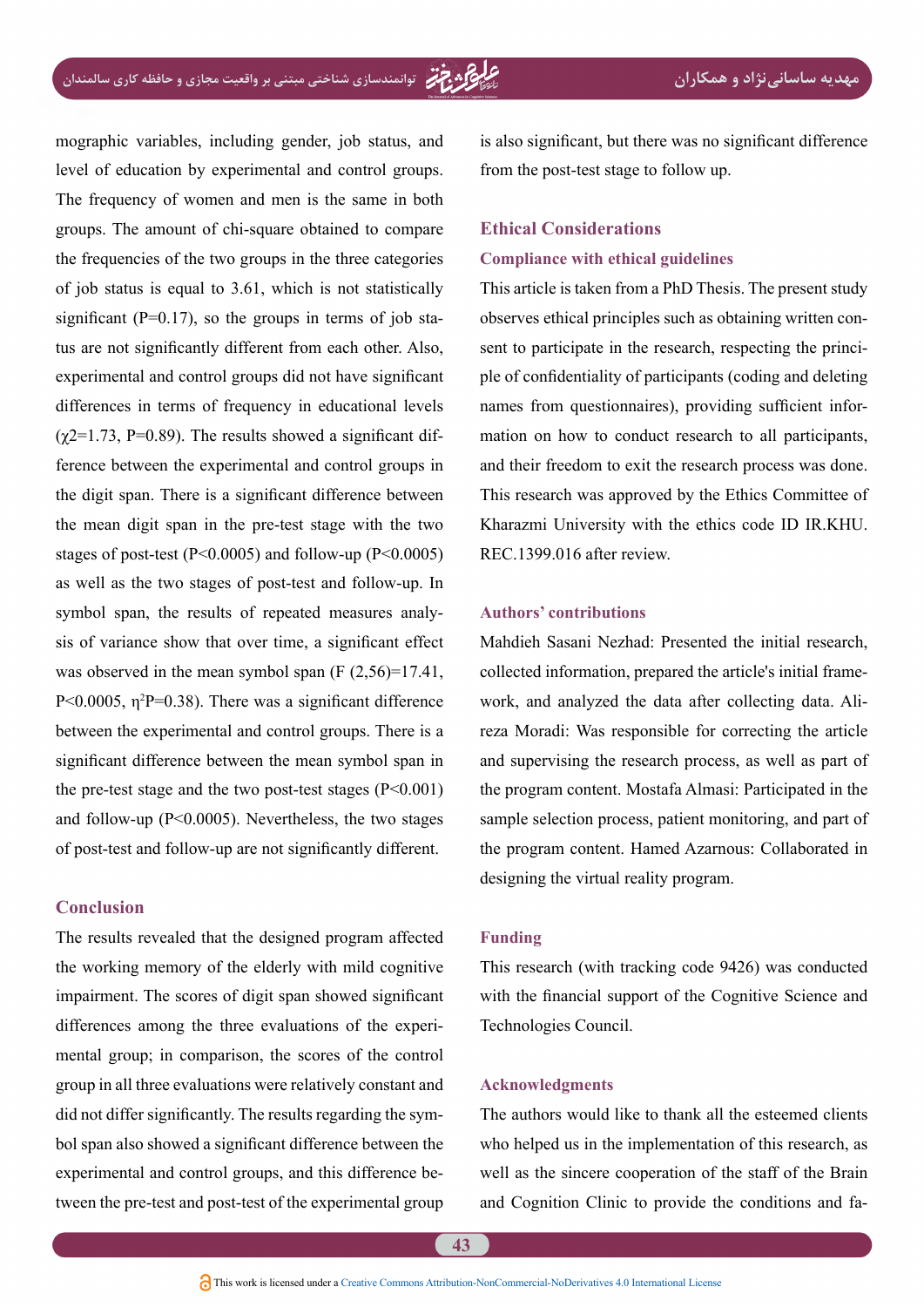cilities for the research. Finally, we would like to thank the Cognitive Science and Technologies Council for the financial and spiritual support of this research.

### **Conflict of interest**

The authors of this article state that there is no conflict of interest in conducting this research.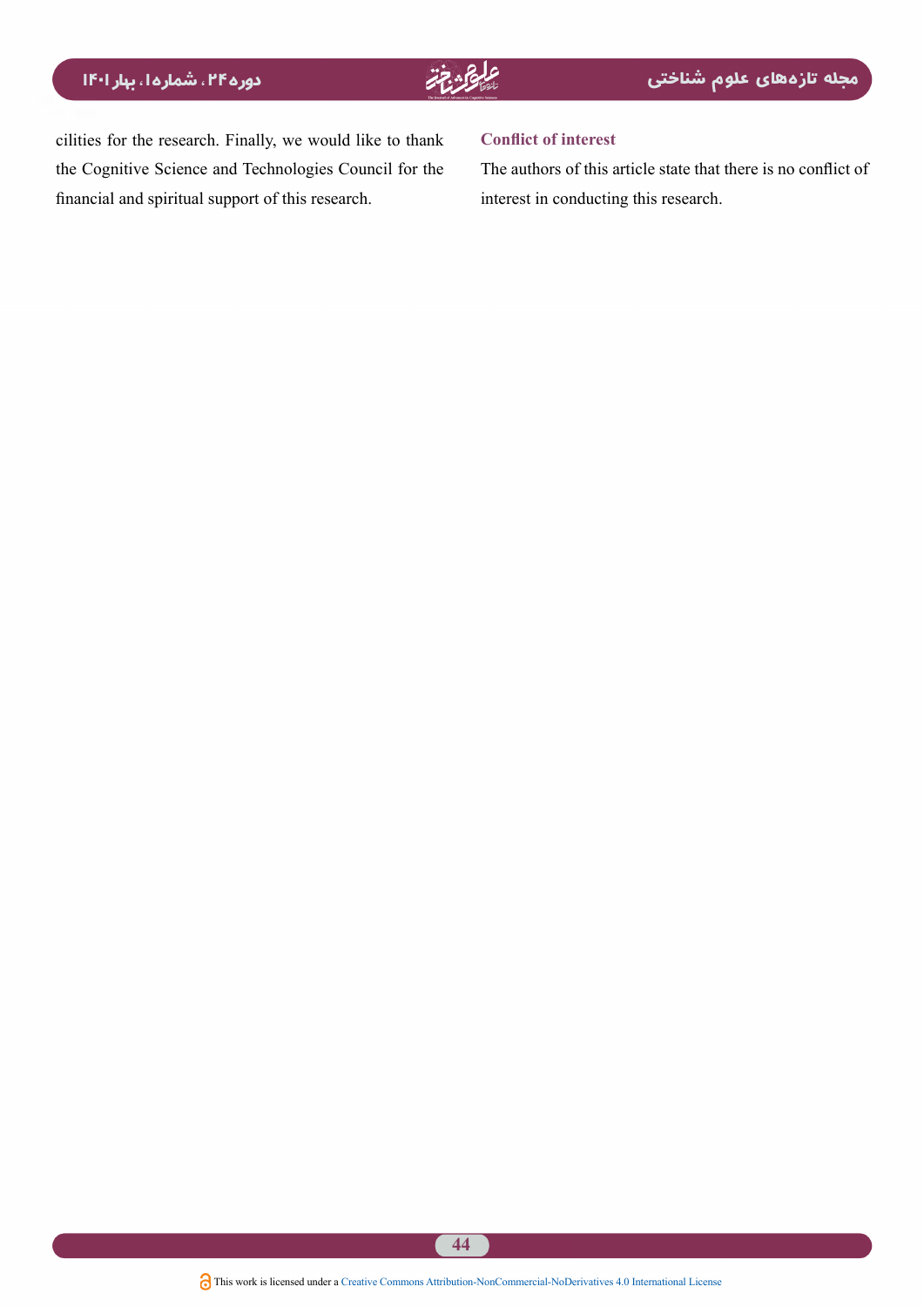مقاله پژوهشی

صفحات 41-55

# **ارزیابی اثربخشی برنامه توانمندسازی شناختی مبتنی بر فناوری واقعیت مجازی بر حافظه کاری افراد سالمند دارای آسیب شناختی خفیف**

# مهدیه ساسانی نژاد'⊡، علیرضا مرادی'⊡، مصطفی الماسی دوغایی<sup>۳</sup>، حامد آذرنوش ٔ

.1 دانشجوی دکتری روانشناسی سالمت، دانشگاه خوارزمی، تهران، ایران

- .2 استاد روانشناسی بالینی، گروه روانشناسی بالینی، دانشگاه خوارزمی، موسسه آموزش عالی علومشناختی تهران، ایران
	- .3 استادیارگروه نورولوژی، گروه بیماریهای مغز و اعصاب، دانشکده پزشکی، دانشگاه علوم پزشکی ایران، تهران، ایران
		- .4 استادیار گروه آموزشی بیوالکتریک، دانشکده مهندسی پزشکی، دانشگاه صنعتی امیرکبیر، تهران، ایران

# **دریافت: 1400/06/07 اصالح نهایی: 1400/08/30 پذیرش: 1400/09/14**

## **واژههای کلیدی**

توانمندسازی شناختی آسیب شناختی خفیف واقعیت مجازی حافظهکار

# **نویسنده مسئول**

استاد روانشناسی بالینی، گروه روانشناسی بالینی، دانشگاه خوارزمی، موسسه آموزش عالی علومشناختی تهران، ایران

**ایمیل:** ir.ac.khu@moradi



 $\log$  doi.org/10.30514/icss.24.1.41

# چکیده

**مقدمه:** ِ آسیب ِ شناختی خفیف از شایعترین مشکالت شناختی دوران سالمندی است که از آن جمله می توان به نقص در حافظهکاری اشاره کرد. هدف پژوهش حاضر طراحی، امکانسنجی و تاثیر یک برنامه توانمندسازی شناختی با استفاده از فناوری واقعیت مجازی در راستای بهبود حافظه<sup>'</sup>کاری دیداری و کلامی این افراد بود.

**روش کار:** پژوهش حاضر در قالب یک طرح شبهآزمایشی پیشآزمون، پسآزمون به همراه پیگیری انجام شد. از بین سالمندان دارای آسیب شناختی خفیف ۳۰ نفر انتخاب و در دو گروه آزمایش (۱۵ نفر) و کنترل (۱۵ نفر) گمارش شدند. ابزار ارزیابی شامل آزمونهای فراخنای ارقام و فراخنای نمادی بود که در 3 مرحله پیشآزمون، پسآزمون و پیگیری پس از یک ماه اجرا شد. مداخله شامل برنامه مبتنی بر واقعیت مجازی بود که برای10 جلسه 30 دقیقهای طراحی شد. روشهای آماری پژوهش حاضر از طریق نرمافزار -26SPSS انجام شد.

**یافتهها:** نتایج تحلیل واریانس درونگروهی\_بینگروهی مختلط بیانگر تفاوت معنادار بین دو گروه آزمایش و کنترل در فراخنای ارقام و فراخنای نمادی بود. بین میانگین فراخنای ارقام در مرحله پیشآزمون با دو مرحله پسآزمون و پیگیری و همچنین دو مرحله پسآزمون و پیگیری تفاوت معنادار مشاهده شد. میانگین فراخنای نمادی در مرحله پیشآزمون با دو مرحله پسآزمون و پیگیری از تفاوت معناداری برخوردار بود. اما میان نتایج دو مرحله پسآزمون و پیگیری تفاوت معنادار مالحظه نشد.

**نتیجهگیری:** نتایج حاصل نشان داد توانمندسازی شناختی مبتنی بر فناوری واقعیت مجازی میتواند منجر به بهبود حافظه کاری سالمندان مبتال به آسیب شناختی خفیف شود و ماندگاری اثر در پیگیری یک ماه بعد نیز در فراخنای ارقام مشاهده شد.

## **مقدمه**

نظر به وجود عوامل مختلف، میانگین سنی جمعیت ایران در حال افزایش است و در آینده نه چندان دور تبدیل به یک جامعه نسبتا سالمند خواهد شد. با توجه به کاهش سریع باروری در چند دهه اخیر و پیشبینی افزایش درصد سالمندان در سالهای پیشرو برنامهریزی آینده محور برای حل مشکالت جمعیت سالمند ضروری است )[1](#page-12-0)(. چرا که سالمندی با تغییرات بیولوژیکی، فیزیولوژیکی، روانشناختی،

رفتاری و اجتماعی همراه است )[2\(](#page-12-1). از جمله این تغییرات، میتوان به کاهش کارکردهای شناختی نیز اشاره کرد. یکی از اختالالت مرتبط ِ با نقص کارکردهای شناختی، آسیب ِ شناختی خفیف ))impairment cognitive Mild (MCI (در این دوره است )[3\(](#page-12-2). MCI به یک مرحله میانی از آسیبهای شناختی دیده شده در سالمندی طبیعی و دمانس اولیه اشاره دارد [\)4\(](#page-12-3). دامنه شیوع MCI در مطالعات مختلف بین 5 تا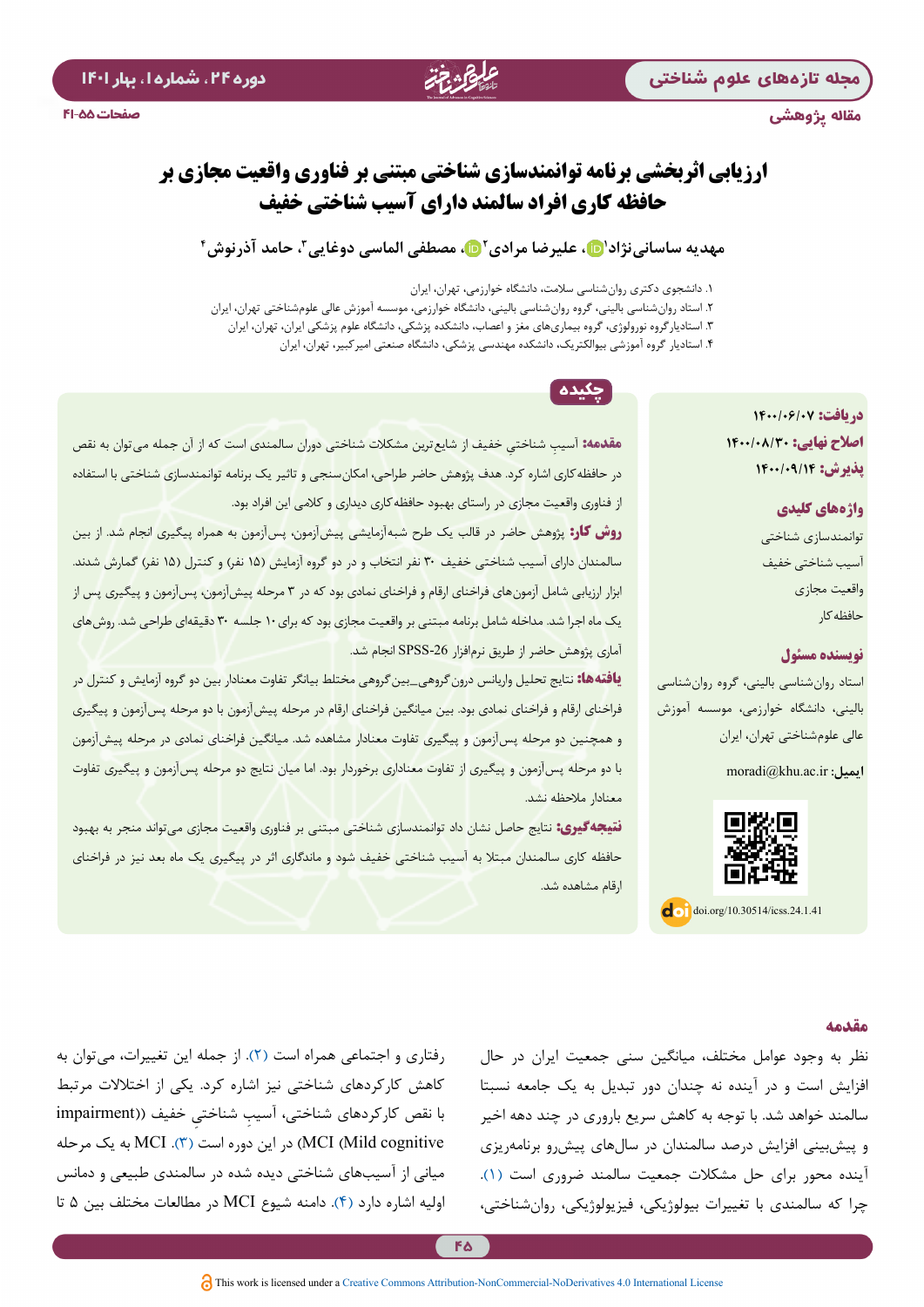36/7 درصد گزارش شده است؛ که این میزان با باال رفتن سن، افزایش مییابد )[5\(](#page-12-4). سلیمانی و همکاران )2018(، شیوع MCI را در گیالن بررسی کرده بودند، که در این مطالعه، شیوع آسیب شناختی شدید در استان گیالن را در جمعیت باالی 60 سال 4/3 درصد گزارش کردهاند. این میزان برای آسیب شناختی متوسط 28/6 درصد و برای MCI، 37 درصد گزارش شده است [\)6](#page-12-5)(. باید در نظر داشت، یکی از ساختارهای مغز که در دوران سالمندی دستخوش تغییر میشود قشر پیشپیشانی است که برای "کارکردهای اجرایی" ضروری است. کارکردهای اجرایی سه هسته اصلی دارند که عبارتند از: ۱- بازداری. ۲- حافظه کاری -3 انعطافپذیری شناختی [\)](#page-12-7)،[7](#page-12-7) [8\(](#page-12-6). یافتههای اخیر نشان میدهد که اختلالات اولیه در حافظه رویدادی (اپیزودیک) دیداری، عملکرد اجرایی، زبان و حافظه، توجه و حافظهکاری پیشبینیکنندههای قوی پیشرفت از MCI تا آلزایمر هستند [\)9](#page-12-8)(. حافظه کاری، جزیی از الگوی شناختی پردازش اطالعات است که تفکر با واسطه در آن انجام میشود و این امکان را فراهم میکند که چندین قطعه از اطالعات به صورت همزمان و مرتبط با هم در ذهن نگه داشته شوند که این مهارت برای فرایندهای شناختی پیچیدهای مثل درک زبان نوشتاری و گفتاری، محاسبه ذهنی، استدالل و حل مساله ضروری است )[10](#page-12-9)(. بر این اساس حافظه کاری، هسته بسیاری از عملکردهای پیچیده شناختی است [\)11](#page-12-10)(. تالش برای توسعه روش ِ های آموزش حافظهکاری فرایند خاصی میباشد که ممکن است به طور کلی به بهبود شناختی منجر شود )12(. چارچوب نظری پژوهش حاضر بر مبنای مدل چندوجهی Baddeley است. نسخه اولیه این الگو شامل یک نظام کنترل توجه ظرفیت محدود )control attentional capacity limited )در مرکز به نام مجری مرکزی (Central executive) است که دو نظام کمکی در کنار آن قرار دارند. یکی حلقه واجی که مسئول نگهداری و مرور اطالعات گفتاری است و دیگری صفحه دیداری فضایی که همین کارکرد را در مورد موارد دیداری دارد )[11](#page-12-10)(. سیستم حافظهکاری دیداری را میتوان به صورت مجموعهای از فرآیندها تعریف کرد که از نگهداری و حفظ اطلاعات ادراکی از تعداد کمی اشیاء در فاصله نسبتاً کوتاه و اختلالات ادراکی پشتیبانی میکند. حافظه کاری کالمی نیز، فرآیند حفظ صدا در ذهن برای مدت زمانی کوتاه است و توانایی پردازش کالمی اطالعات ِ ارائه شده به صورت شفاهی، تحلیل ذهنی و ذخیره آن برای یادآوری دوباره میباشد )[13](#page-12-11)(. درمانهایی که برای بهبود و کنترل مشکالت حافظه بیماران مبتال به MCI پیشنهاد میشوند دربرگیرنده درمانهای دارویی و غیردارویی است. درمانهای غیردارویی عمدتا مبتنی بر توانبخشی هستند. توانبخشی عصبشناختی، به عنوان مجموعهاي

از فنون با هدف بهبود عملکردهای مغزی و شناختی هستند که در زمره مداخالت رفتاری طبقهبندی میشوند که میتواند به عنوان یک راهکار درمانی مکمل به کار رود )[14\(](#page-12-12). تاکنون برنامههای توانبخشی زیادی در زمینه حافظهکاری در قالب برنامههای رایانهای و بستههای مداد کاغذی ایجاد شده است. یکی از موضوعاتی که در سالهای اخیر بسیار مورد بحث قرار گرفته است، استفاده از فناوریها برای بهبود یا به تاخیر انداختن نقصهای شناختی مرتبط با سن است. یکی از این فناوریها، فناوری واقعیت مجازی (Virtual reality (VR)) است که به عنوان یک ابزار در حیطه علوم اعصاب و روانشناسی شناختی کاربرد فراوان و خاصی پیدا کرده است؛ زیرا پژوهشگران و درمانگران میتوانند موقعیتهایی شبیه موقعیتهای طبیعی، اما کنترل شده و با سطوح مختلف دشواری را تدارک ببینند [\)](#page-13-2)[15](#page-13-0)[-](#page-13-1)[17](#page-13-2)(. بر اساس نظر Fuchs و Mestre، هدف فناوری VR این است که شرایطی برای کاربران ایجاد کند تا فعالیتهای شناختی، حسی و حرکتی را در دنیای ساختگی انجام دهند. فناوری VR یک برنامه رایانهای و مبتنی بر تصاویر سه بعدی است و این تصاویر میتوانند تخیلی، نمادین و یا شبیهسازی شده دنیای واقعی باشند [\)18](#page-13-3)(. در روانشناسی عصبشناختی مزایای فناوری VR را این چنین مطرح کردهاند. -1 انعطافپذیری VR: که باعث خلق تکالیف و محیطهای آزمایشی نامتناهی می شود. ۲- ایجاد محیطهای چندوجهی که بتواند حواس مختلف را درگیر کند. ۳- ارائه یک جایگزین برای توانبخشی که در موقعیتهای واقعی میتوانند هزینهبر، خطرناک و غیرقابلکنترل باشند [\)19\(](#page-13-4). مطالعات زیادی، به روشهای توانبخشی که هم به محیط دنیای واقعی بیمار مرتبط هستند، و هم میتوانند به سایر وظایف زندگی روزانه منتقل شوند تاکیدکردهاند [\)20](#page-13-5)(. از آنجایی که MCI یک دوره بحرانی است که طی آن بازسازی مجدد شناختی و نوروپالستیسیتی به عنوان مکانیسمهای جبرانی هنوز رخ میدهد؛ بنابراین، بازتوانی شناختی میتواند تاثير مثبت بر کاهش احتمال پيشرفت دمانس داشته باشد )[21](#page-13-6)(. آموزش شناختی مبتنی بر این ایده است که مغز، حتی در سنین سالمندی، میتواند برای بهتر شدن تغییر کند [\)22](#page-13-7)(. در حالی که رویکردهای توانبخشی شناختی برای اختالالت پیشرونده با موفقیتهای محدودی مواجه شدهاند، فناوریهای VR طراحی شده برای ارائه تمرینهای کاربردی برای سالمندان ممکن است ارزشمند باشند. فناوریهای VR عملکردی که از توانایی یادگیری رویهای حفظ شده در یک محیط نسبتا امن استفاده میکنند میتوانند به حفظ عملکرد فعالیتهای زندگی روزمره مورد نیاز برای حفظ زندگی ایمن و استقالل عملکرد کمک کنند )[23](#page-13-8)(. همانطور که بیان گردید هدف پژوهش حاضر بررسی اثربخشی درمان VR بر بهبود و ارتقاء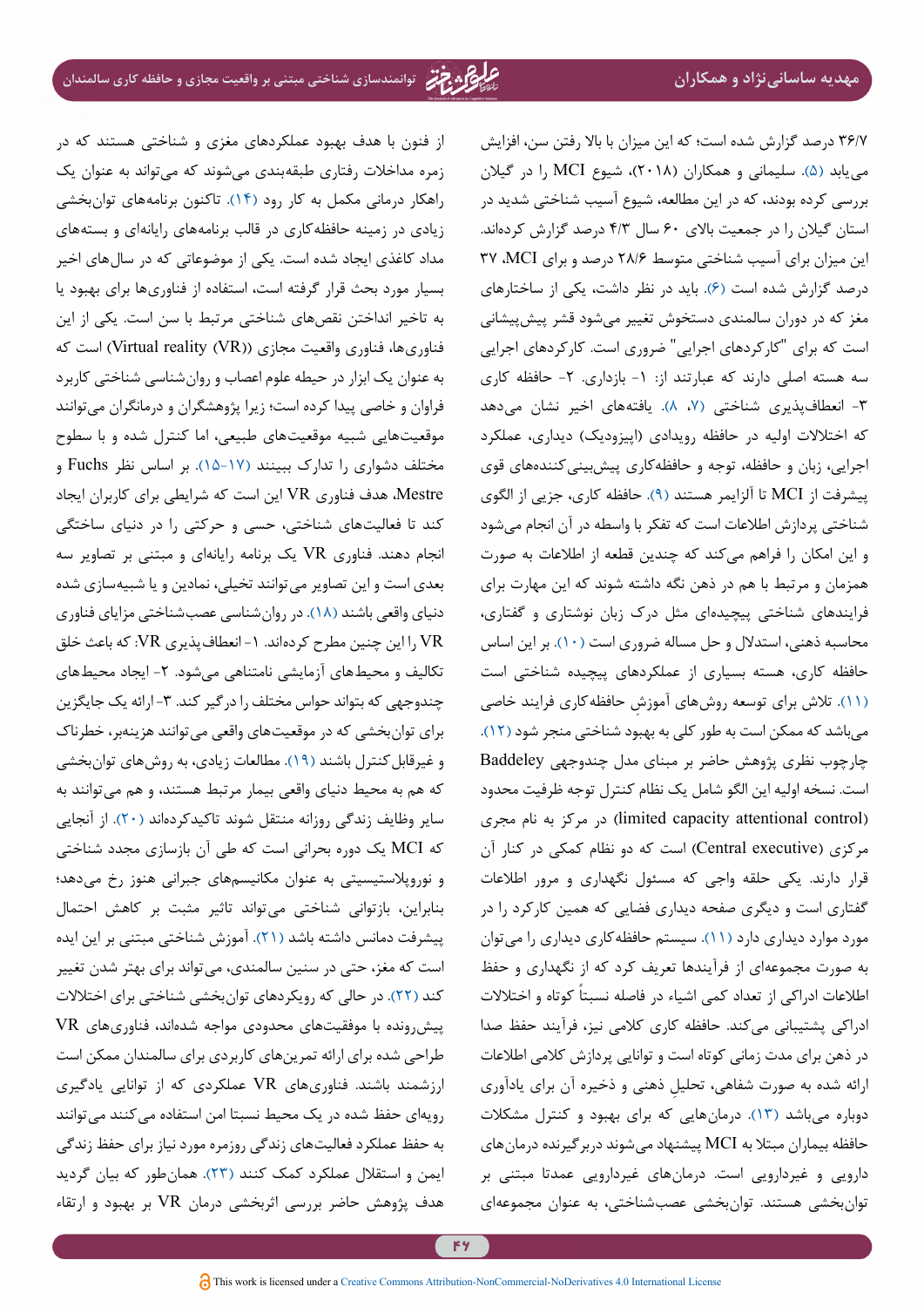حافظهکاری دیداری و کالمی در افراد مبتال به MCI است.

# **روش کار**

پژوهش حاضر از نظر شیوه گردآوری دادهها به طرحهای شبهآزمایشی تعلق دارد که بر روی دو گروه آزمایش و کنترل اجرا گردید. جامعه آماری پژوهش شامل بیماران MCI بود که در فاصله 1398-1399 به کلینیک مغز و شناخت (وابسته به موسسه آموزش عالی علوم شناختی) و بیمارستان فیروزگر در شهر تهران مراجعه کردند. آنان توسط متخصص مغز و اعصاب و بر اساس گایدالین پترسون تشخیص MCI گرفته و اختالل آنها نیز در آزمون s'Addenbrooke و تصویربرداری رزونانس مغناطیسی )MRI )تایید گردیده است. بر این اساس 30 نفر بیمار به صورت در دسترس انتخاب و به صورت تصادفی در دو گروه آزمایش (۱۵ نفر) و کنترل (۱۵ نفر) جایگزین شده و در مطالعه مورد بررسی قرار گرفتند. مالکهای ورود به پژوهش شامل داشتن حداقل سواد ابتدایی، حداقل سن 60 سال و وابستگی نداشتن به مواد بود. مالکهای خروج نیز شامل سابقه بستری روانپزشکی، وجود اختالل و ویژگیهای روانپریشی یا دیگر شرایط پزشکی که عملکرد شناختی را تحت تأثیر قرار میدهد و نقص عمده حسی به عنوان مثال، نابینایی، ناشنوایی و ... بود.

در این پژوهش مداخله مبتنی بر واقعیت مجازی به عنوان متغیر مستقل و حافظهکاری به عنوان متغیر وابسته میباشد. برای بررسی حافظهکاری از خرده مقیاسهای فراخنای ارقام و فراخنای نمادی استفاده گردید. در مرحله اجرایی از پژوهش پس از اخذ رضایتنامه از شرکتکنندگان، پیشآزمون اجرا شد. بعد از اتمام ارزیابیهای اولیه، روند اجرایی مداخله شروع شد و جلسات به مدت 10 جلسه، هر هفته 3 جلسه و هر جلسه به مدت نیم ساعت برگزار شد. بعد از پایان دوره، و یک ماه بعد، ارزیابیهای شناختی مجددا از تمامی شرکتکنندگان به عمل آمد. الزم به ذکر است که تمامی ارزیابیها توسط یک کارشناس ارشد رشته توانبخشی شناختی که در زمینه انجام ارزیابیها آموزش الزم دیده بود انجام شد.

## **ابزار پژوهش**

**خرده مقیاس فراخنای نمادی در مقیاس حافظه وكسلر-نسخه چهارم )IV-WMS):** خرده مقیاس فراخنای نمادی برای ارزیابی حافظهکاری دیداری استفاده شد که فرد باید هم شکلهای دیده شده را شناسایی کند و هم ترتیبی که آنها را دیده است به یاد بسپارد. همسانی درونی خرده مقیاس فراخنای نمادی بین 0/76 تا 0/92 و

ضریب پایایی بازآزمایی آن 0/72 برآورد شده است. همچنین این خرده مقیاس از پایایی و روایی خوبی برخوردار بوده و از نظر بالینی حساسیت خوبی داشته و اندازه اثر خوبی در گروههای آسیب دیده مغزی نشان داده است (٢۴).

**فراخنای ارقام )وکسلر، 2003(:** از این خرده مقیاس برای ارزیابی حافظه کاری کالمی استفاده شد. تکلیف فراخنای ارقام دو قسمت دارد که عبارتند از فراخنای ارقام مستقیم و معکوس. Alloway( 2006 ) ضریب پایایی فراخنای ارقام مستقیم و معکوس را از طریق بازآزمایی به ترتیب 0/84 و 0/60 ارائه نمود )[25](#page-13-10)(. همچنین در پژوهش امینزاده و حسنآبادی ضریب پایایی بازآزمایی فراخنای ارقام مستقیم و معکوس به ترتیب برابر 0/80 و 0/85 گزارش شده است )[26\(](#page-13-11).

**برنامه توانمندسازي شناختي مبتنی بر واقعیت مجازی:** فناوری واقعیت مجازی از دنیای بازی وارد حیطه درمان و خدمات بهداشتی درمانی شده است و برای فعالسازی فعالیت جسمانی و تعامل در افراد سالم و توانبخشی در جمعیت بالینی مورد توجه قرار گرفته است؛ چرا که به واکنش و اعمال کاربر پاسخ میدهد، فرصتی برای تمرین، تکرار و دریافت بازخورد است. ماهیت جذاب این فناوری میتواند باعث شود فرد انگیزه بیشتری برای انجام تکالیف پیدا کند و از انجام ِ دادن آن لذت ببرد و در نتیجه تبعیت فرد را از انجام دستورات بیشتر می كند. اگرچه هیچ چیزی نمی تواند جای واقعیت را بگیرد، اما واقعیت مجازی میتواند به افراد کمک کند تا زندگی واقعیشان را بهتر مدیریت کنند. فناوری واقعیت مجازی پتانسیل الزم برای توسعه آزمایشهای انسانی و محیطهای آموزشی با کنترل دقیق ارائه محرکهای پیچیده را ارائه میدهد که میتوان به کمک آن عملکرد شناختی و کارکردی ِ انسان را با دقت ارزیابی و بازسازی کرد. برای طراحی برنامه مداخله توانمندسازی شناختی، اصول تدوین مداخلههای درمانی بر اساس معیارهای"ارزیابی دستورالعملهای درمانی" انجمن روانشناسی آمریکا مورد توجه قرار گرفت. جهت طراحی پروتکل توانمندسازی که تماما توسط تیم پژوهش طراحی و آمادهسازی شده است، محتوا و فضای برنامه توسط پژوهشگر نوشته و توسط کارگروه اصالح شد. در طراحی محتوای برنامه، تالش شد تا تکالیف در قالب فعالیتهایی باشند که افراد سالمند به طور روزمره با آن سروکار دارند مانند خرید کردن، مصرف دارو و جاگذاری اشیا. سپس برنامه آماده شده در قالب یک برنامه VR توسط برنامهنویس و زیر نظر تیم پژوهش، با استفاده از برنامه unity نوشته و با استفاده از سختافزارها و نرمافزارهای مربوطه،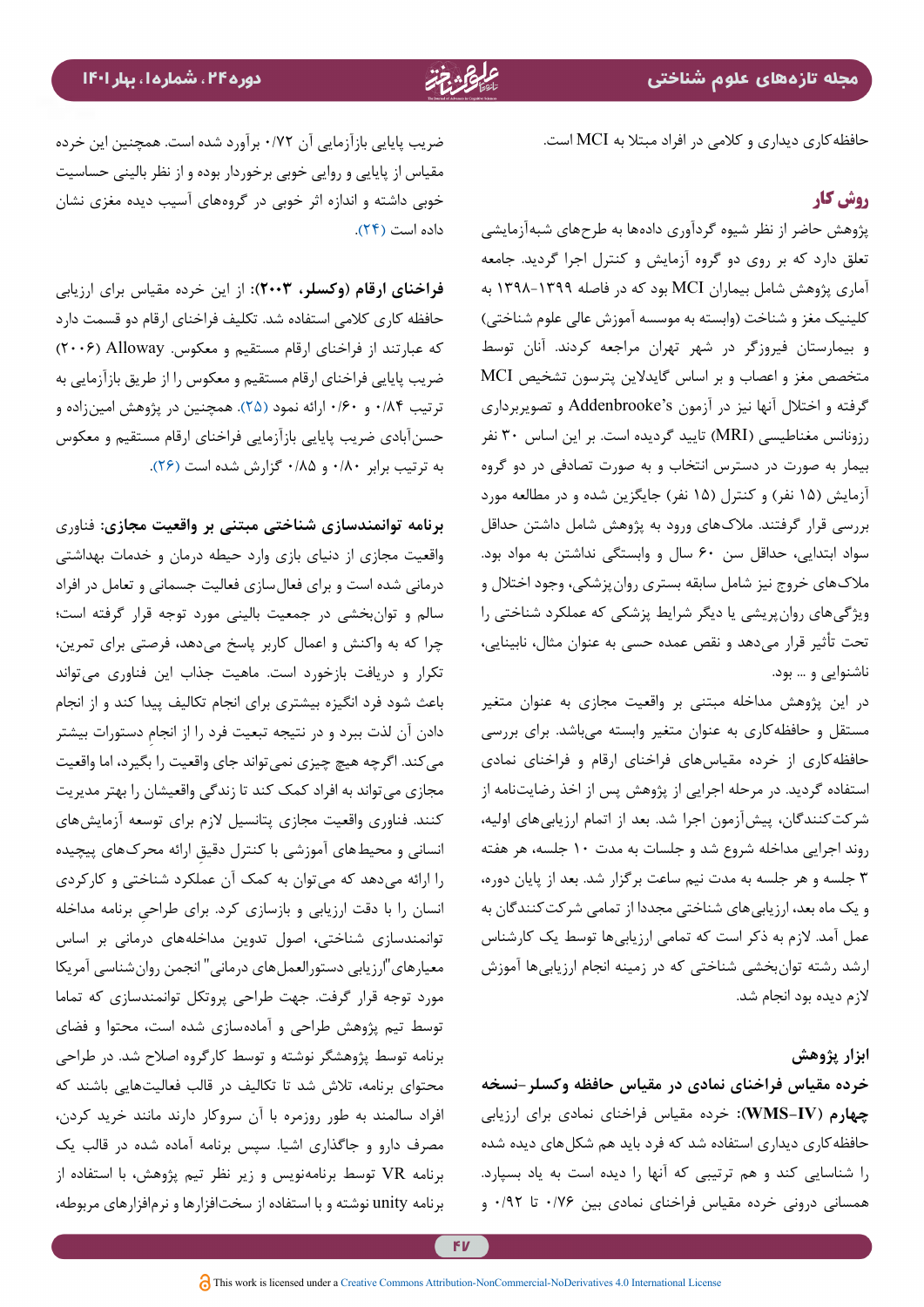# **مهدیه ساسانینژاد و همکاران توانمندسازی شناختی مبتنی بر واقعیت مجازی و حافظه کاری سالمندان**

<span id="page-7-0"></span>به یک برنامه VR ِ قابل اجرا تبدیل شد. برنامه به صورت پایلوت اجرا و اشکاالت آن رفع گردید. این برنامه در10 جلسه تمرینی طراحی شد که هدف اصلی آن بهبود حافظه کاری بود. با توجه به اصل مهم پیشرونده بودن تمرینات توانبخشی شناختی و ایجاد یک روند چالشی برای فرد در طی جلسات توانبخشی، تمامی تمرینات انتخاب شده در جلسات مختلف دارای سطوح دشواری متفاوتی بودند. یعنی در صورتی که

مراجع، هر جلسه از تکلیف را با موفقیت پشت سر میگذاشت در جلسه بعدی به مرحله بعد و با دشواری بیشتری میرفت. بنابراین خروجی این مرحله، برنامه 10 جلسهای توانبخشی شناختی با روند پیشرونده و در راستای ارتقای حافظه کاری بود. نکته حائز اهمیت در مورد برنامه ذکر شده، این است که این برنامه با وجود تمام محدودیتها، تماما در ایران، طراحی، آمادهسازی، پایلوت و نهایی شده است [\)جدول 1\(](#page-7-0).

| سطح دشوارى      | محتواي جلسه                                                                                  | جلسه          |
|-----------------|----------------------------------------------------------------------------------------------|---------------|
| آسان (۱)        | آموزش چگونگی استفاده از ابزار، انجام تکالیف جلسه: جاگذاری اشیا، محاسبه امور مالی، مصرف دارو  |               |
| آسان (۱)        | محاسبات مالی، جاگذاری اشیا، شناسایی اشیا گم شده، مصرف دارو، شماره تماس ضروری                 | ۲             |
| آسان (۱)        | محاسبات مالی، جاگذاری اشیا، مصرف دارو، ،شناسایی اشیا گم شده                                  | ٣             |
| متوسط (٢)       | مصرف دارو محاسبات مالی، مصرف دارو، جاگذاری اشیا، شناسایی اشیا گم شده، شماره تماس ضروری       | ۴             |
| متوسط (٢)       | محاسبات مالی، جاگذاری اشیا، مصرف دارو، شناسایی اشیا گم شده، آدرس                             | ۵             |
| متوسط (٢)       | محاسبات مالی، جاگذاری اشیا، مصرف دارو، شناسایی اشیا جدید، شماره تماس ضروری                   | ۶             |
| نسبتا دشوار (٣) | خرید، محاسبات مالی، جاگذاری اشیا، شناسایی اشیا جدید، مصرف دارو، تشخیص تشابه و تفاوت موسیقیها | ٧             |
| نسبتا دشوار (٣) | محاسبات مالی، جاگذاری اشیا، شناسایی اشیا جدید                                                | ٨             |
| نسبتا دشوار (٣) | مصرف دارو، محاسبات مالی، جاگذاری اشیا، شناسایی اشیا جدید                                     | ٩             |
| دشوار (۴)       | مصرف دارو، محاسبات مالی، شناسایی اشیا جدید                                                   | $\mathcal{L}$ |

### جدول .1 برنامه مداخله توانمندسازی شناختی مبتنی بر فناوری واقعیت مجازی

**روش تحلیل دادهها:** تحلیل دادهها در این پژوهش بر اساس نمرات پیشآزمون، پسآزمون و پیگیری انجام شد. میانگینهای نمرات فراخنای ارقام و فراخنای نمادی در سه مرحله زمانی در دو گروه آزمایش و کنترل با استفاده از روش تحلیل واریانس درونگروه\_بینگروهی مختلط مورد مقایسه قرار گرفتند. به منظور بررسی پیشفرضهای آزمون، برای بررسی نرمال بودن توزیع دادهها از آزمون شاپیرو\_ویلک، برای بررسی همگنی واریانسها از آزمون لوین و برای بررسی تقارن مرکب از آزمون کرویت ماشلی استفاده گردید. همچنین مقدار مجذور جزئی ایتا (η2P) نیز به عنوان شاخصی از اندازه اثر گزارش شد و بررسی اختالف میانگینهای مراحل زمانی به روش مقایسههای زوجی صورت گرفت. روشهای آماری پژوهش حاضر از طریق نرمافزار -26SPSS انجام شد.

**روش اجرا:** ابتدا مطالعات کتابخانهای، با هدف بررسی بستههای

توانمندسازی شناختی موجود و آسیبهای شناختی سالمندان مبتال MCI انجام شد. در این مرحله مهمترین آسیبهای شناختی افراد مبتال به MCI از بین مطالعات قبلی استخراج و سپس حافظه کاري به عنوان مولفه مورد پژوهش انتخاب شد. در مرحله دوم، محتوا و فضای برنامه توسط پژوهشگر نوشته و توسط کارگروه اصالح شد. سپس برنامه آماده شده در قالب یک برنامه VR توسط برنامهنویس و طراح نرمافزار، و با استفاده از برنامه unity نوشته و با استفاده از سختافزارها و نرمافزارهای مربوطه، به یک برنامه VR قابل اجرا تبدیل شد. در مرحله سوم جهت تعیین روایی محتوایی برنامه، میزان توافق چند نفر از اساتيد متخصص علوم شناختی، روانشناسی بالینی، نورولوژیست، مهندس پزشکی و روانشناسی سالمت در مورد این مداخله مورد بررسی قرار ِ گرفت و اشکاالت اصالح شد. به منظور مشخص شدن نقاط قوت و ضعف برنامه طراحی شده و بازبینی محتوا و تکالیف برنامه، یک مطالعه اولیه بر روی نمونه کوچکی از بیماران که واجد مالکهای ورود بودند، صورت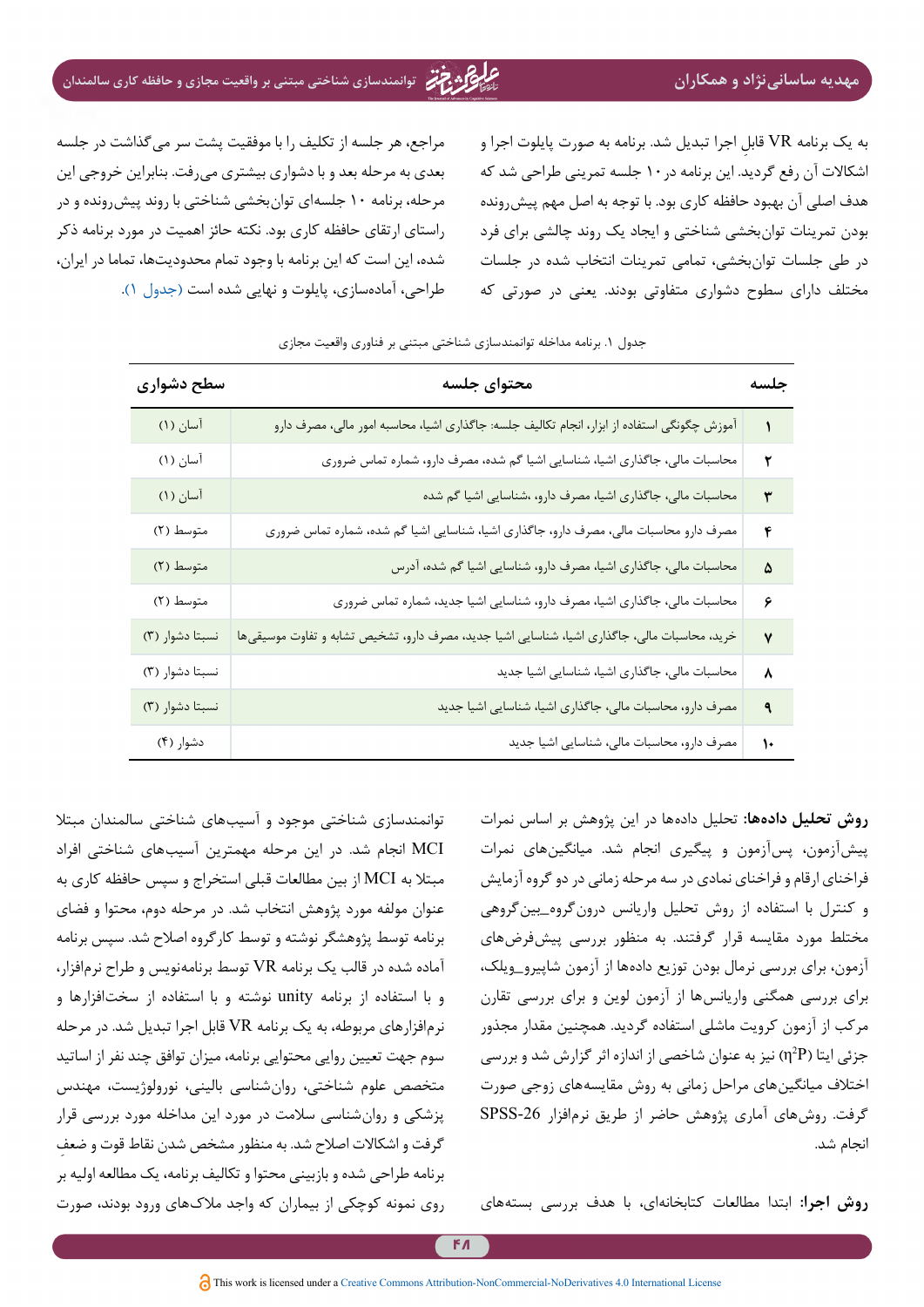### **یافتهها**

میانگین سنی کل آزمودنیها برابر 69/47±6/02 با کمترین 61 و بیشترین 81 سال بود. نتایج آزمون تیمستقل نشان داد که تفاوت معناداری بین سن گروه آزمایش )میانگین=،69/87 انحراف معیار=7/16( و گروه کنترل )میانگین=69/07 ،انحراف معیار=4/85( وجود ندارد )0/72=P 0/36،=t). [جدول 2](#page-8-0) یافتههای مربوط به متغیرهای جمعیتشناختی شامل جنسیت، وضعیت شغلی و سطح تحصیالت را به تفکیک دو گروه آزمایش و کنترل نشان میدهد. فراوانی زنان و مردان در هر دو گروه یکسان است. میزان خیدو بدست آمده برای مقایسه فراوانی های دو گروه در سه طبقه وضعیت شغلی برابر با ۳/۶۱ بود که به لحاظ آماری معنادار نبود )0/17=P)، در نتیجه گروهها از نظر وضعیت شغلی دارای تفاوت معناداری نمیباشند. همچنین گروههای آزمایش و کنترل از لحاظ فراوانی در طبقات تحصیلی دارای تفاوت معنادار نبودند )0/89=P 1/73،= 2χ). میانگین و انحراف معیار متغیرهای پژوهش در دو گروه آزمایش و کنترل در سه مرحله گردآوری دادهها در [جدول 3](#page-9-0) گزارش شده است.

<span id="page-8-0"></span>گرفت و نظرات جمعآوری شد. در مرحله پاياني، مطالعه اصلی در قالب ِ یک کار آزمایی ِ بالینی ِ تصادفی کنترل شده بر روي 30 نفر از بيماران و در قالب دو گروه کنترل (۱۵ نفر) و گروه آزمايش (۱۵ نفر) انجام شد. برای تعیین حجم نمونه از نسخه 3/1 نرمافزار power G برای روش آماری تحلیل واریانس درون گروهیبین گروهی مختلط استفاده شد، اندازه نمونه بر اساس مولفههای آلفای ۰/۰۵ توان آزمون آماری 0/95 و اندازه اثر 0/25 تعیین گردید. همچنین تعداد گروهها برابر با 2 و تعداد اندازهگیریها برابر با 3 )پیشآزمون، پسآزمون و پیگیری( بود که حجم نمونه کل برابر با 30 نفر به دست آمد. نمونه به صورت در دسترس انتخاب و به طور تصادفي در دو گروه قرار گرفتند. سپس از هر دو گروه پيشآزمون به عمل آمد. به گروه آزمايش، توضیحاتی درباره روند برنامه، تعداد جلسات و دریافت رضایتنامه داده شد. سپس هماهنگی الزم جهت حضور در جلسات که سه روز در هفته بود انجام شد. هزینه رفت و آمد مراجعینی که مشکل رفتوآمد داشتند توسط پژوهشگر تقبل گردید.

| مقايسه گروهها            |                                 | گروه کنترل                             | گروه آزمایش                            | متغير                       |
|--------------------------|---------------------------------|----------------------------------------|----------------------------------------|-----------------------------|
|                          |                                 | $(\Delta \Upsilon/\Upsilon)$ $\Lambda$ | $(\Delta \Upsilon/\Upsilon)$ $\Lambda$ | زنان (درصد)                 |
| $\overline{\phantom{m}}$ | $\overline{\phantom{a}}$        | $(FF/Y)$ Y                             | $(Y^{\epsilon}/Y)$ Y                   | مردان (درصد)                |
| $P = \cdot / \sqrt{7}$   | $t = \cdot 75$                  | $59/AY \pm 6/10$                       | $99/AY\pm V/18$                        | سن (میانگین و انحراف معیار) |
| $P = \cdot / \sqrt{V}$   | $\chi$ 2=۳/۶۱                   |                                        |                                        | وضعيت شغلى                  |
|                          |                                 | $(\Delta \Upsilon/\Upsilon)$ $\Lambda$ | $(\mathbf{r} \cdot)$                   | خانەدار                     |
|                          |                                 | (5/N)                                  | (17/T)                                 | شاغل                        |
|                          |                                 | $(f \cdot)$ ۶                          | $(FF/Y)$ ).                            | با; نشسته                   |
| $P = \cdot / \lambda$    | $\chi$ 2= $\gamma$ / $\gamma$ ۳ |                                        |                                        | تحصىلات                     |
|                          |                                 | $(YF/Y)$ $Y$                           | $(YP/Y \n\times Y)$                    | زير ديپلم                   |
|                          |                                 | $(\mathfrak{f} \cdot)$ ۶               | (YY Y); Y                              | ديپلم                       |
|                          |                                 | $(\mathbf{r} \cdot)$                   | $(\tau \cdot \lambda)$                 | كاردانى                     |
|                          |                                 | (17/T)                                 | (YY Y);                                | کارشناسی و بیشتر            |

جدول ۲. یافتههای توصیفی و مقایسه متغیرهای جمعیتشناختی در گروههای پژوهش

This work is licensed under a Creative Commons Attribution-NonCommercial-NoDerivatives 4.0 International License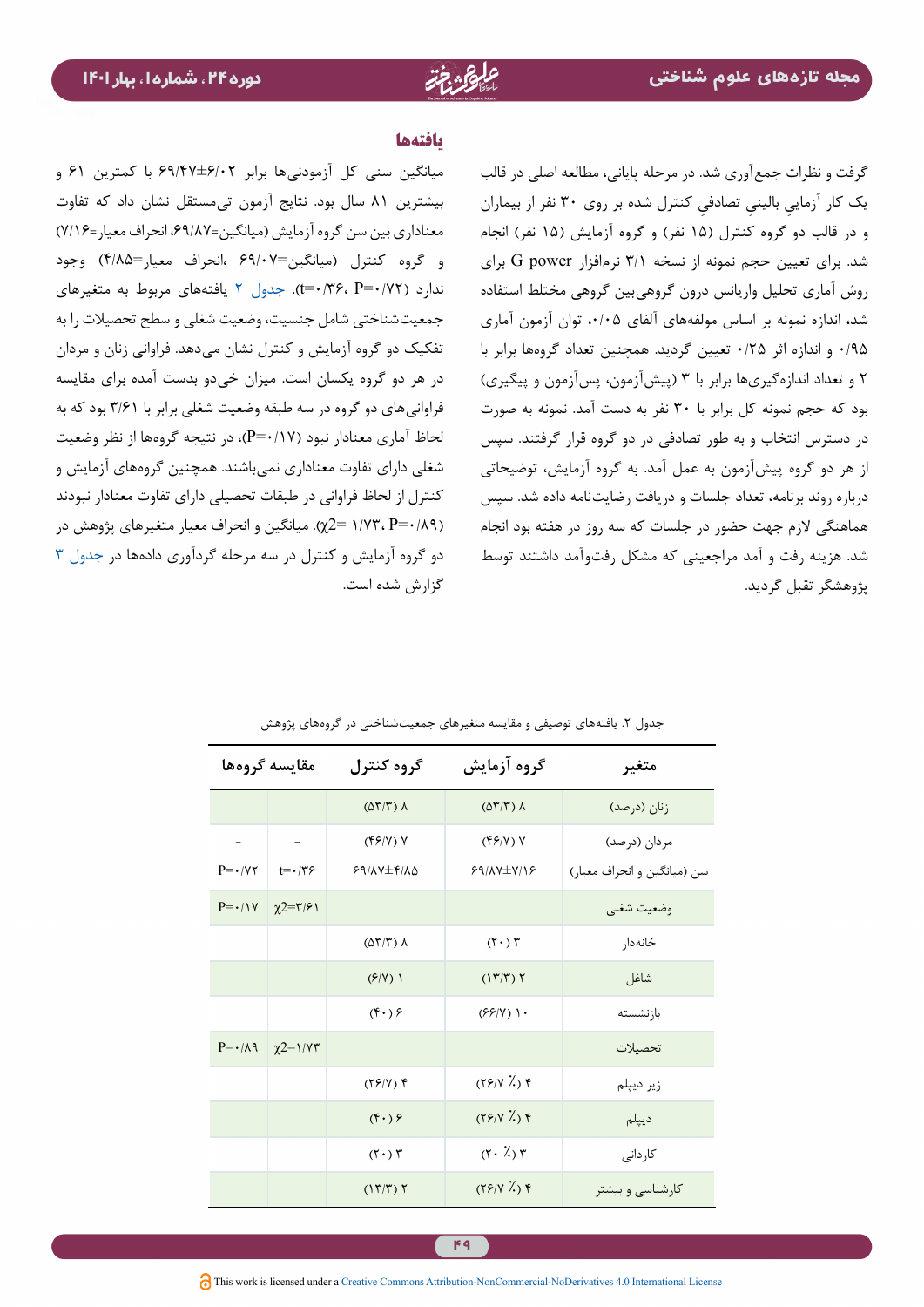<span id="page-9-0"></span>**فراخنای ارقام:** نتایج آزمون شاپیرو\_ویلک نشان داد که توزیع دادههای مربوط به باقیماندههای استاندارد متغیرها در دو گروه مورد بررسی، به جز مقدار پیش آزمون فراخنای ارقام در گروه آزمایش )0/018=P)، از توزیع نرمال برخوردار بودند )0/05>P). نتایج آزمون لوین نشان داد، پیشفرض همگنی واریانسها در تمامی مراحل زمانی احراز شده بود )0/05>P). همچنین نتایج آزمون کرویت ماشلی نشان میدهد پیشفرض تقارن مرکب در فراخنای ارقام احراز نگردیده )0/002=P ۰٫626،=W)، بنابراین نتایج با اصالح گرینهاوس\_گیسر گزارش شده است. بر این اساس نتایج تحلیل واریانس درونگروهی\_بینگروهی مختلط با اصالح اپسیلون گرینهاوس\_گیسر نشان میدهد که با گذشت زمان در میانگین مقادیر

<span id="page-9-1"></span> $\mathbf{P}{<}{\boldsymbol{\cdot}}$ فراخنای ارقام اثر معنادار مشاهده شده است ( $\mathbf{P}{=}{\boldsymbol{\cdot}}$ ۱۶۴  $\cdot$ 

|                                                                                             | گروه آزمایش                                                       | گروه کنترل |                |                    |  |
|---------------------------------------------------------------------------------------------|-------------------------------------------------------------------|------------|----------------|--------------------|--|
|                                                                                             | پيش آزمون پس آزمون پيگيري پيش آزمون پس آزمون                      |            |                | پيگيري             |  |
| فراخناي ارقام                                                                               | $9/77\pm7/57$ $17/6\cdot\pm1/46$ $17/77\pm1/96$ $9/6\cdot\pm7/47$ |            | $9/7. \pm 1/7$ | $9/15\pm1/\lambda$ |  |
| فراخنای نمادی   ۱۴/۲۰±۷/۷۰   ۱۸/۲۷±۷/۷۰   ۱۹/۶۷±۶/۹۷   ۱۵/۴۰±۴/۸۱   ۱۵/۲۰±۴/۸۱   ۱۴/۹۳±۵/۰۱ |                                                                   |            |                |                    |  |

جدول ٣. میانگین و انحراف معیار متغیرهای پژوهش در دو گروه آزمایش و کنترل

50/16،=)40/75 1/46،(F). اثر تعاملی زمان و گروه نیز )0/0005<P 60/18،=)40/75 1/46،(F )معنادار بود و نشان میدهد که با در نظر گرفتن عامل زمان بین دو گروه آزمایش و کنترل تفاوت معنادار وجود داشت، همچنین اندازه اثر (η<sup>2</sup>P=۰/۶۸) بزرگ بود (۲۷). همچنین نتایج مقایسه بینگروهی برای متغیر فراخنای ارقام نشان میدهد که بین دو گروه تفاوت معنادار وجود دارد (۰۰۱۰-)9۳۷/۶۲، P<۰/۰۰ 1،(F( )[جدول 4\(](#page-9-1). مقایسههای زوجی در ارتباط با عامل زمان )تفاوت بین مراحل پیشآزمون، پسآزمون و پیگیری) نشان میدهد که بین میانگین فراخنای ارقام در مرحله پیشآزمون با دو مرحله پسآزمون )0/0005<P )و پیگیری )0/0005<P )و همچنین دو مرحله پسآزمون و پیگیری تفاوت معنادار وجود دارد [\(](#page-9-1)۵/۰۵-) (جدول ۴).

|                                         | مجموع مجذورات درجه آزادي ًمجذور ميانگين              |                      |                                    | $\mathbf F$       | ${\bf P}$                                   | $\eta^2 P$ |
|-----------------------------------------|------------------------------------------------------|----------------------|------------------------------------|-------------------|---------------------------------------------|------------|
| تاثیرات درون گروهی                      |                                                      |                      |                                    |                   |                                             |            |
| زمان (پیش آزمون، پس آزمون و پیگیری)     | $5Y/\tau$ .                                          | $1/\xi$              | 48114                              | $\Delta$ ./18     | $\langle \cdot   \cdots \rangle$            | .198       |
| اثر تعاملی زمان و گروه (کنترل و آزمایش) | $\Lambda \cdot 197$                                  | 1/FF                 | $\Delta\Delta/\mathbf{f}$ .        | 9.11              | $\langle \cdot   \cdot \cdot \cdot \rangle$ | .198       |
| خطا (زمان)                              | $TY/\Delta$                                          | $F \cdot / V \Delta$ | .797                               |                   |                                             |            |
| تاثیرات بین گروهی                       |                                                      |                      |                                    |                   |                                             |            |
| مقدار ثابت                              | $1 \cdot \cdot f \wedge /9 \cdot$                    |                      | $1 \cdot \cdot f \wedge / 9 \cdot$ | 951187            | $\langle \cdot   \cdots \rangle$            | .19V       |
| گروه                                    | 187191                                               |                      | 187181                             | 10/1 <sub>A</sub> | $\cdot$   $\cdot$ \                         | .70        |
| خطا                                     | $\mathbf{r} \cdot \cdot \mathbf{r} \cdot \mathbf{q}$ | ٢٨                   | 1.7Y                               |                   |                                             |            |

جدول ۴. تحلیل واریانس درون گروه<u>ی بین</u> گروهی مختلط برای فراخنای ارقام

**فراخنای نمادی:** نتایج آزمون شاپیرو\_ویلک نشان داد که توزیع دادههای مربوط به باقیماندههای استاندارد متغیرها در دو گروه مورد بررسی، به جز مقدار پیشآزمون فراخنای نمادی در گروه کنترل )0/023=P)، از توزیع نرمال برخوردار بود )0/05>P). نتایج آزمون لوین نشان داد که پیشفرض

همگنی واریانس ها در تمامی مراحل زمانی احراز شده است (P>٠/٠۵). همچنین در نتایج آزمون کرویت ماشلی، پیشفرض تقارن مرکب در فراخنای نمادی احراز گردید (۷۶+=W=۰/۹)، بنابراین نتایج با فرض پذیرش آزمون کرویت ماشلی گزارش شده است. بر این اساس نتایج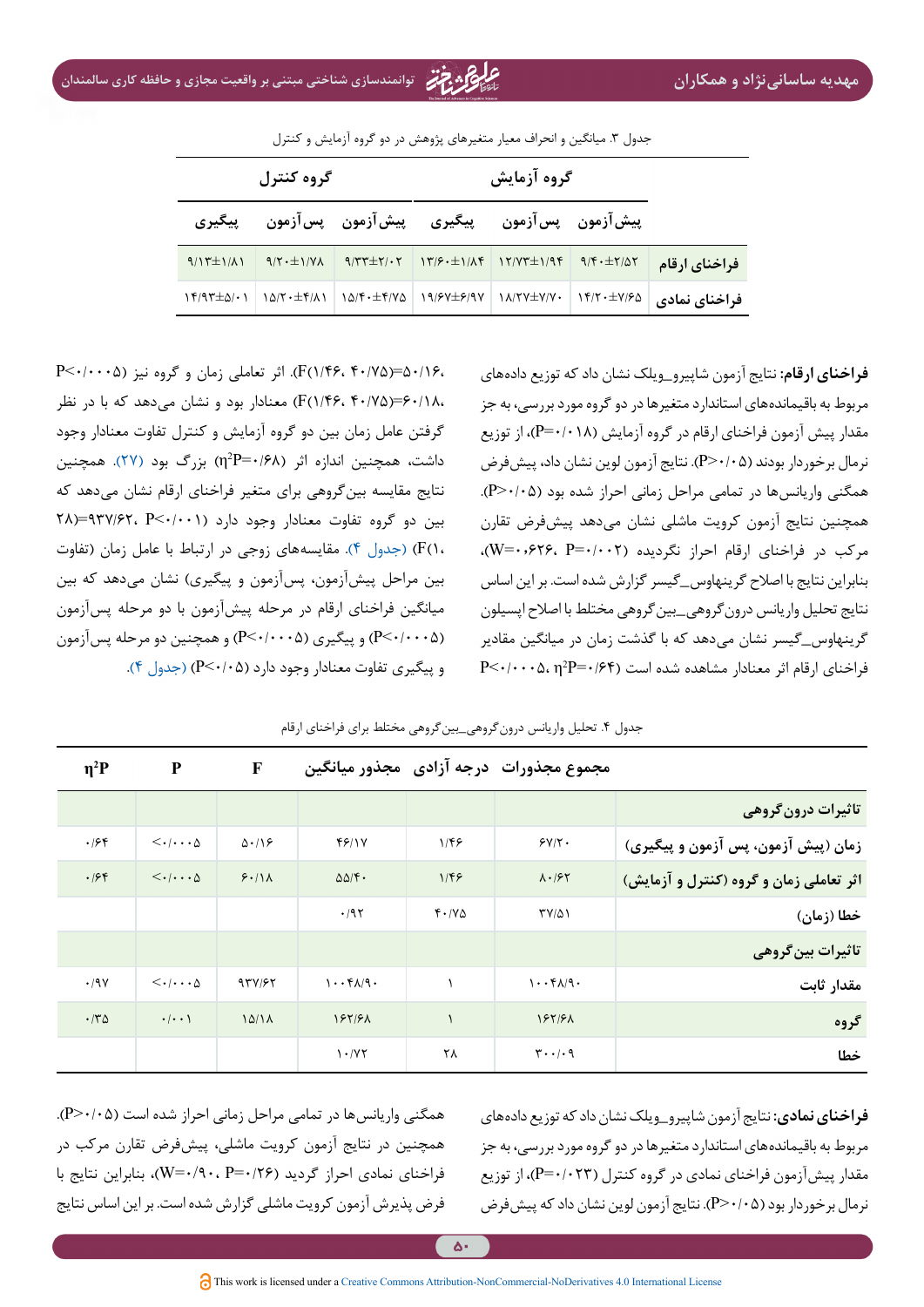<span id="page-10-0"></span>تحلیل واریانس درونگروهی\_بینگروهی مختلط با فرض پذیرش تقارن مرکب نشان میدهد که با گذشت زمان در میانگین فراخنای نمادی اثر معنادار مشاهده شد (۳۸/۶۰=P2P). P<۰/۰۰۰، p2P).  $(7.09)$ اثر تعاملی زمان و گروه نیز (۱۴۶= $\gamma$ ۰۰  $P$ ۰۲۰ $P$ ۰۲ (=۲۰ $\beta$ ) F )معنادار بود و با در نظر گرفتن عامل زمان بین دو گروه آزمایش و کنترل تفاوت معنادار وجود داشت، همچنین اندازه اثر بزرگ بود [\)27](#page-13-12)(. اما نتایج مقایسه بینگروهی برای متغیر فراخنای نمادی نشان میدهد

که بین دو گروه تفاوت معنادار وجود نداشت )0/334=P 0/967،(=28 1،(F( )[جدول 5\(](#page-10-0). مقایسههای زوجی در ارتباط با عامل زمان )تفاوت بین مراحل پیشآزمون، پسآزمون و پیگیری) نشان میدهد که بین میانگین فراخنای نمادی در مرحله پیشآزمون با دو مرحله پسآزمون )0/001<P )و پیگیری )0/001<P )تفاوت معنادار وجود دارد. اما دو مرحله پسآزمون و پیگیری دارای تفاوت معنادار نیستند )0/41=P ) [\)جدول 6](#page-10-1)(.

|                                         | مجموع مجذورات _درجه آزادي _مجذور ميانگين          |              |                             | $\mathbf F$ | ${\bf P}$                        | $\eta^2 P$               |
|-----------------------------------------|---------------------------------------------------|--------------|-----------------------------|-------------|----------------------------------|--------------------------|
| ِ تاثیرات درون گروهی                    |                                                   |              |                             |             |                                  |                          |
| زمان (پیش آزمون، پس آزمون و پیگیری)     | $\mathcal{N} \cdot \mathcal{L}/\cdot \mathcal{N}$ | ٢            | 51/54                       | 1Y/F1       | $\langle \cdot   \cdots \rangle$ | $\cdot$ /۳ $\Lambda$     |
| اثر تعاملی زمان و گروه (کنترل و آزمایش) | 14.14V                                            | $\mathsf{r}$ | $V \cdot / \nabla \Upsilon$ | YY/YY       | $\langle \cdot   \cdots \rangle$ | .159                     |
| خطا (زمان)                              | 1841VA                                            | ۵۶           | Y/99                        |             |                                  |                          |
| تاثیرات بین گروهی                       |                                                   |              |                             |             |                                  |                          |
| مقدار ثابت                              | 77148194                                          |              | 77148194                    | Y11/YY      | $\langle \cdot   \cdots \rangle$ | $\cdot/\lambda\lambda$   |
| گروه                                    | 1.19.                                             |              | 1.19.                       | .195V       | .774                             | $\cdot$ / $\cdot$ $\tau$ |
| خطا                                     | <b>TIATILY</b>                                    | ٢٨           | 117/56                      |             |                                  |                          |

جدول .5 تحلیل واریانس درونگروهی\_بینگروهی مختلط برای فراخنای نمادی

| P                         |                       | زمان J   اختلاف میانگین (I-J)   خطای استاندار د |            | زمان I                                      | متغىر         |
|---------------------------|-----------------------|-------------------------------------------------|------------|---------------------------------------------|---------------|
|                           | .777V                 | $-1/5.$                                         | ۽ پس آزمون |                                             |               |
|                           | .1799                 | $-\nabla/\cdot \cdot$                           |            | پس <sub>آ</sub> زمون<br>پیش آزمون<br>پیگیری | فراخناي ارقام |
| .  .                      | .1157                 | $- \cdot / \mathfrak{F} \cdot$ *                | پیگیری     | پس آزمون                                    |               |
| $\cdot$ / $\cdot$ /       | $\cdot$ /۴۷۵          | $-1/95$                                         |            | پسآزمون<br>پیشآزمون<br>پیگیری               |               |
| $\langle\cdot $ $\Delta$  | $\cdot$ /۴ $\wedge$ . | $-\Gamma/\Delta \cdot$ *                        |            |                                             | فراخنای نمادی |
| $\cdot$ /f $\cdot \wedge$ | .1499                 | $-10V$                                          | پیگیری     | پس آزمون                                    |               |

جدول ۶. مقایسههای زوجی براساس عاملهای زمان و میانگینهای برآورد شده

\* اختالف میانگین در سطح 0/05 معنادار است.

پژوهش حاضر با هدف بررسی اثربخشی برنامه توانمندسازی شناختی مبتنی بر فناوری VR بر حافظه کاری سالمندان مبتال به MCI انجام شد. نتایج به دست آمده حاکی از آن بود که برنامه طراحی شده بر حافظه

<span id="page-10-1"></span>**بحث**

کاری سالمندان مبتال به MCI موثر بوده است. نتایج در مورد فراخنای ارقام نشان میدهد که نمرات گروه آزمایش در پسآزمون نسبت به پیشآزمون و در پیگیری نسبت به پسآزمون تفاوت معناداری را نشان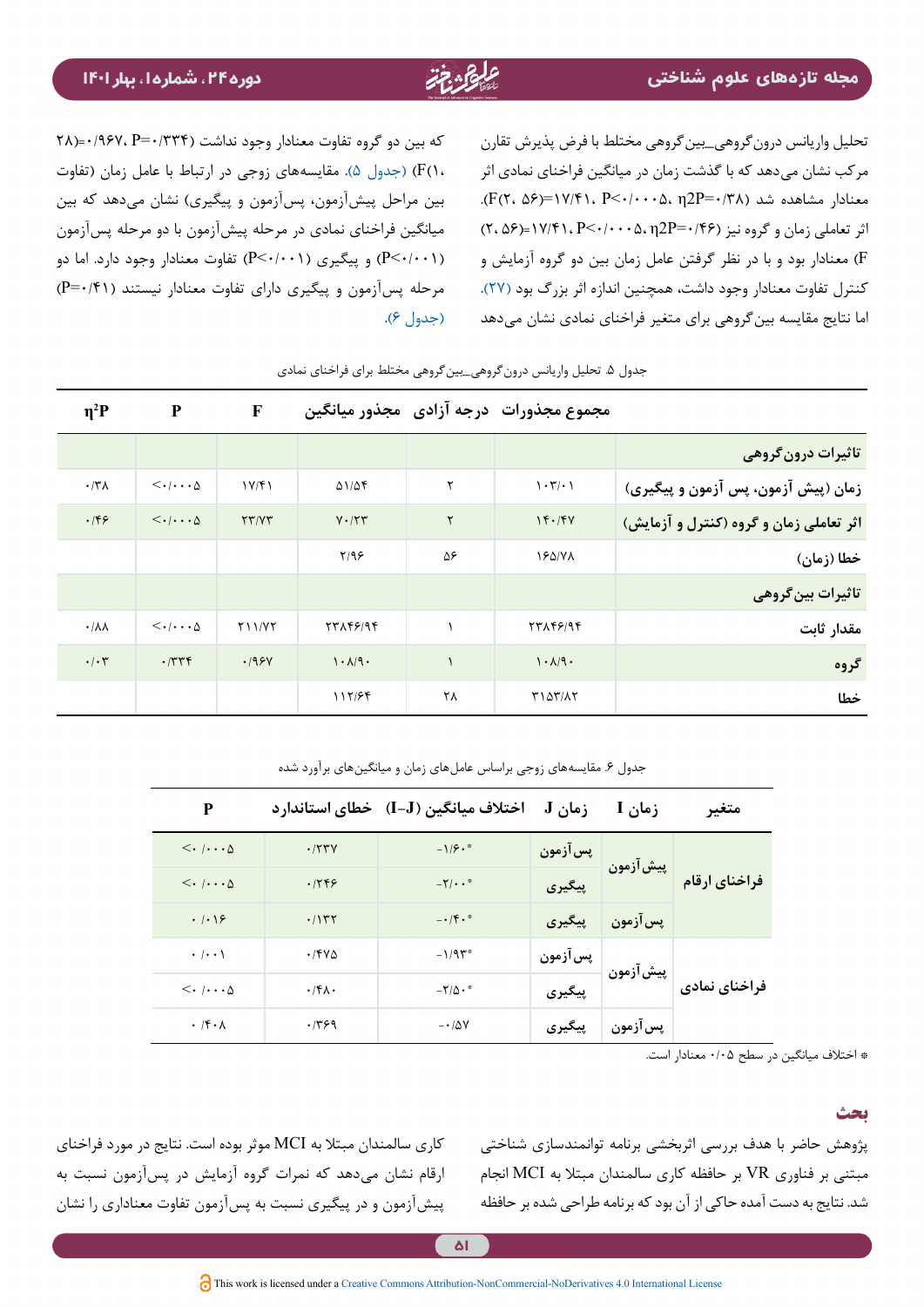میدهند و این در حالی است که نمرات گروه کنترل در هر سه ارزیابی نسبتا ثابت بوده و تفاوت معناداری نداشته است. نتایج در مورد فراخنای نمادی، تفاوت معناداری را بین گروه آزمایش و کنترل نشان میدهد و این تفاوت بین پیشآزمون و پسآزمون گروه آزمایش نیز معنادار است. این نتایج همسو با پژوهشهای انجام شده توسط Moreno و همکاران [\)28\(](#page-13-14)، Man و همکاران [\)29\(](#page-13-13) و Chaldogeridis و همکاران [\)30](#page-13-15)( میباشد. میتوان اظهار داشت بررسیهای تصویربرداری مغزی حاکی از کاهش کلی حجم ساختارهای مهم در کارکردهای اجرایی مانند قطعه پیشانی و قشر پیشپیشانی و کاهش ارتباطات کارکردی میباشد و از آنجا که MCI یک دوره بحرانی است که در طی آن بازسازی مجدد شناختی و عصبی مانند جبران هنوز رخ میدهد (۳۰). بنابراین بر اساس اصل نوروپالستیسیتی عصبی، تمرینات بازتوانی شناختی در نتیجه مکانیسمهای مذکور منجر به افزایش عملکرد شبکههای مغزی که زمینهساز پردازشهای شناختی از جمله حافظه کاری است، میشود. بنابراین استدالل میشود که مداخالت توانبخشی شناختی مبتنی بر VR از بهبود حافظه کاری حمایت میکند. همچنین در پژوهشها گزارش شده است که استفاده از مداخالت رایانهای و مبتنی بر بازیهای تصویری برای سالمندان، بر قدرت اثربخشی مداخله میافزاید (۳۱) و میزان رضایت سالمندانی که آموزشهای رایانهای را به اتمام رسانده بودند، بسیار باال بوده است [\)32\(](#page-13-17). همچنین در طراحی تکالیف، راهبردهای شناختی بازگرداننده مدنظر قرار گرفت که این مساله نیز میتواند به بهتر شدن عملکرد شناختی منجر شود (۳۳). مساله دیگر، درگیری حسهای متفاوت در یک محیط واقعیت مجازی و توجه بیشتر مشارکتکننده است که میتواند بهبود وضعیت حافظه را در مشارکتکنندگان تبیین کند )[34\(](#page-14-1). Johnson و Hyde( [35\)](#page-14-0)، معتقدند محیط واقعیت مجازی، با حذف نیاز تبدیل یک محیط دو بعدی به محیط سه بعدی، بار شناختی را کاهش داده و باعث میشود مشارکتکننده با منابع شناختی بیشتری بر یادگیری تکالیف تمرکز کند. عواملی از قبیل قابلیت استفاده و عوامل انگیزشی )[36\(](#page-14-2)، احساس بهتر کنترل در تواناییهای مربوط به حافظه [\)37](#page-14-3)(، تعاملی بودن فعالیت [\)38](#page-14-5)(، و دریافت بازخورد بر اساس عملکرد [\)39\(](#page-14-4) میتوانند بر موفقیت فناوری واقعیت مجازی در بهبود حافظه کاری نقش داشته باشند. مروری بر پیشینه نظری و پژوهشهای انجام شده در حوزه توانبخشی ِ شناختی سالمندان مبتال به MCI نشان میدهد که اگرچه کارامدی مداخلههای توانبخشی شناختی بر روی این بیماران با پژوهشهای کنترل شده تجربی تایید شده است، با این حال، این رویکرد به ویژه در ایران در ابتدای راه است. همچنین انجام چنین پژوهشهایی در فضای

واقعی درمان و در قالب فعالیتهای زندگی روزمره که برای سالمندان آشنا و قابل تعمیم به زندگی واقعیشان باشد قابل اهمیت است. از آنجایی که بیشتر پژوهشهای انجام شده در استفاده از فناوری VR ِ جهت ارزیابی شناختی میباشد لذا اهمیت درمان و توانبخشی شناختی با استفاده از فناوری VR نیز باید مورد توجه قرار گیرد و در کنار سایر درمانهای دارویی و غیردارویی بتواند جایگاه خودش را پیدا کند. در ارزیابی بعد از مداخله 70 درصد شرکتکنندگان، میزان جذابیت برنامه و استفاده از این روش را متوسط به باال ارزیابی کردند که این درصدي قابلتوجه برای توجه بیشتر به چنین برنامههایی میباشد.

در این پژوهش به دلیل محدودیت زمانی و شیوع کووید ،19 امکان پیگیری مراجعان در فواصل زمانی بیشتر مقدور نبود و از آنجا که یکی از معیارهای بررسی اثربخشی مداخالت، ماندگاری آنها برای مدت زمان طوالنیتر میباشد، توصیه میشود در پژوهشهای آتی، ماندگاری مداخالت، در فواصل زمانی طوالنیتر مدنظر قرار گیرد. همچنین در پژوهشهای آینده میتوان از ابزار دقیقتری مانند FMRI برای بررسی اثربخشی مداخالت استفاده شود. همچنین از آنجا که مولفههای خلقی میتوانند بر مولفههای شناختی اثرگذار باشند پیشنهاد میشود در پروتکلهای آینده، این مولفهها نیز مدنظر قرار گيرند.

## **نتیجهگیری**

نتایج حاصل از پژوهش نشان داد برنامه توانمندسازی شناختی با استفاده از فناوری VR میتواند در بهبود حافظه کاری سالمندان مبتال به MCI موثر باشد و ماندگاری آن نیز تا یک ماه بعد از درمان در حافظه کاری کالمی وجود دارد.

# **مالحظات اخالقی پیروی از اصول اخالق در پژوهش**

این مقاله برگرفته از رساله دکتری میباشد. پژوهش حاضر با رعایت اصول اخالقی از جمله کسب رضایتنامه کتبی به منظور شرکت در پژوهش، احترام به اصل رازداری شرکتکنندگان، ارائه اطالعات کافی در مورد چگونگی پژوهش به تمام افراد شرکتکننده و آزاد بودن آنها برای خروج از روند پژوهش انجام شد. این پژوهش پس از بررسی در کمیته اخلاق دانشگاه خوارزمی با شناسه اخلاق IR.KHU.REC.1399.01 مصوب شد.

## **مشارکت نویسندگان**

مهدیه ساسانینژاد: پژوهش اولیه را ارائه کرد، اطالعات را جمعآوری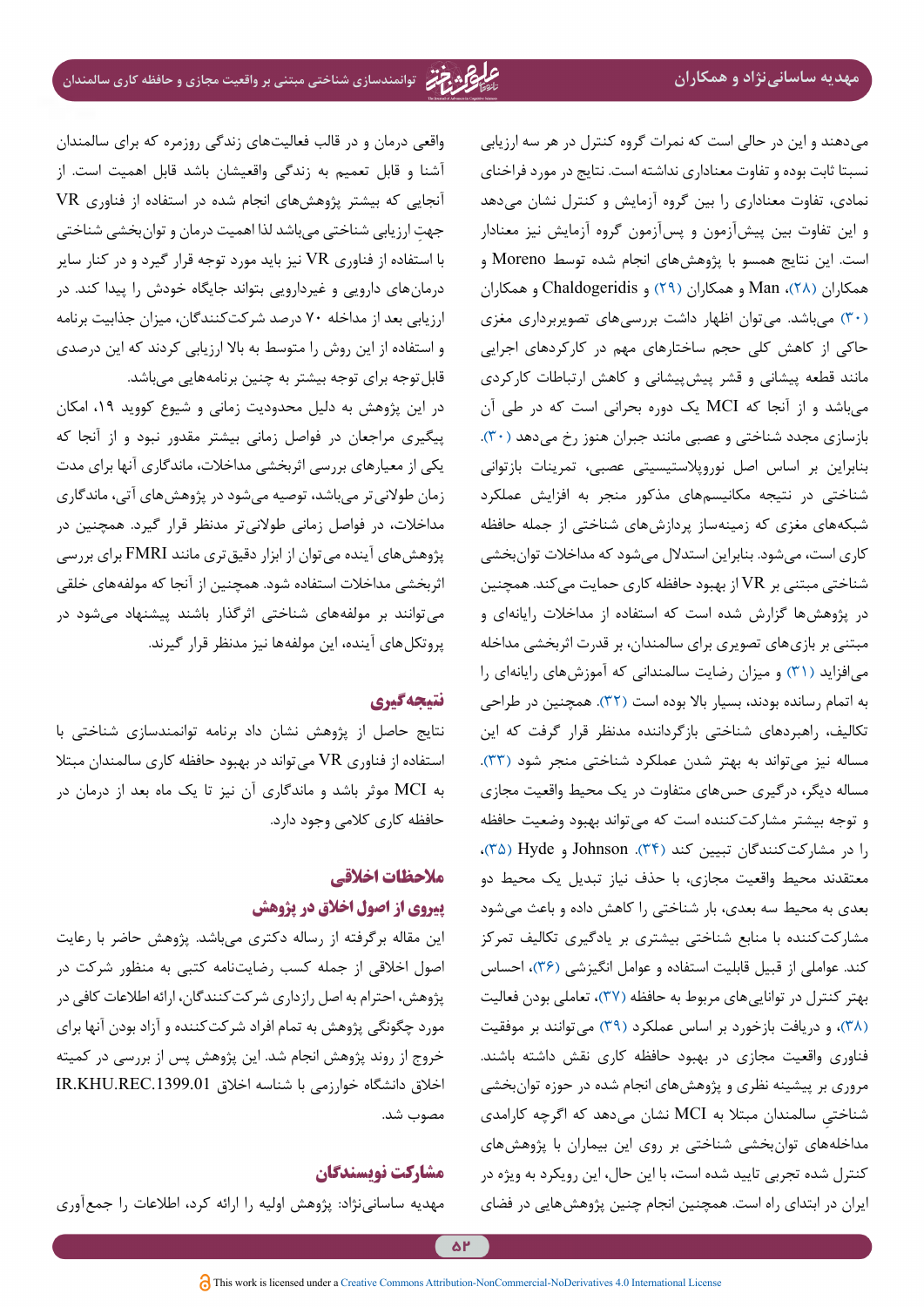و چهارچوب اولیه مقاله را تهیه کرده و پس از جمعآوری اطالعات به تجزیه و تحلیل اطالعالت نیز پرداخت. دکتر علیرضا مرادی: مسئولیت تصحیح مقاله و نظارت بر فرایند اجرای پژوهش و همچنین بخشی از محتوای برنامه را به عهده داشتند. دکتر مصطفی الماسی: در فرایند انتخاب نمونه، نظارت بر بیماران و بخشی از محتوای برنامه همکاری داشتند. دکتر حامد آذرنوش: در طراحی برنامه واقعیت مجازی همکاری کردند.

# **منابع مالی**

ین پژوهش (با کد پیگیری۹۴۲۶) با حمایت مالی ستاد توسعه علوم و نویسندگان مقاله اعلام می کنند که هیچ گونه تعارض منافعی در نگارش فناوریهای شناختی انجام شده است.

# **تشکر و قدردانی**

بر خود الزم میدانیم از همه مراجعین محترمی که در اجرای این پژوهش ما را یاری کردند و همچنین همکاری صمیمانه کارکنان کلینیک مغز و شناخت جهت فراهم کردن شرایط و امکانات پژوهش تشکر و قدردانی داشته باشیم. در پایان نیز از ستاد توسعه علوم و فناوریهای شناختی برای حمایتهای مادی و معنوی از این پژوهش نهایت سپاس و قدردانی را داریم.

# **تعارض منافع**

این پژوهش وجود ندارد.

### **References**

<span id="page-12-0"></span>1. Mirzaie M, Darabi S, Babapour M. Population aging in Iran and rising health care costs. *Iranian Journal of Ageing*. 2017;12(2):156-169. (Persian)

<span id="page-12-1"></span>ry: Strategic Directions for Research on Aging 2016. Retrieved 2. The National Institute on Aging. Aging Well in the 21st Centufrom: https://www.nia.nih.gov/about/aging-well-21st-centu-<br>ry-strategic-directions-research-aging.

<span id="page-12-2"></span>*nitive impairment and its management in older people. Clinical* 3. Ataollahi Eshkoor S, Hamid TA, Mun CY, Ng CK. Mild cog-Interventions in Aging. 2015;10:687-693.

<span id="page-12-3"></span>nosis, longitudinal course, and emerging treatments. Current 4. Vega JN, Newhouse PA. Mild cognitive impairment: Diag-Psychiatry Reports. 2014;16:490.

<span id="page-12-5"></span><span id="page-12-4"></span>amuthu A, Andrews G, et al. The prevalence of mild cognitive 5. Sachdev PS, Lipnicki DM, Kochan NA, Crawford JD, Thalimpairment in diverse geographical and ethnocultural regions: The COSMIC collaboration. *PloS One*. 2015;10(11):e0142388. 6. Soleimani R, Shokrgozar S, Fallahi M, Kafi H, Kiani M. An investigation into the prevalence of cognitive impairment and the performance of older adults in Guilan province. Journal of Medicine and Life. 2018;11(3):247-253.

<span id="page-12-7"></span>7. Lehto JE, Juujärvi P, Kooistra L, Pulkkinen L. Dimensions of

executive functioning: Evidence from children. *British Journal* of Developmental Psychology. 2003;21(1):59-80.

<span id="page-12-6"></span>8. Miyake A, Friedman NP, Emerson MJ, Witzki AH, Howerter A, Wager TD. The unity and diversity of executive functions and their contributions to complex "Frontal Lobe" tasks: A latent variable analysis. Cognitive Psychology. 2000;41(1):49-100.

<span id="page-12-8"></span>9. Snyder PJ. Introducing Alzheimer's & dementia: Diagnosis, assessment  $&$  disease monitoring, an open access journal of the *Alzheimer's association. Alzheimer's & Dementia: Diagnosis,* Assessment & Disease Monitoring. 2015;1(1):1-4.

<span id="page-12-9"></span>10. Zare H, Lotfi R. Effect load and capacity of working memory on cognitive control process in stroop task. *Journal of Psychology*. 2015;19(2):175-187.

<span id="page-12-10"></span>11. Baddeley A. Working memory: Looking back and looking forward. Nature Reviews Neuroscience. 2003;4(10):829-839.

<span id="page-12-11"></span>12. Brehmer Y, Westerberg H, Backman L. Working-memory training in younger and older adults: Training gains, transfer, and maintenance. Frontiers in Human Neuroscience. 2012;6:63. worth A, editors. New York:Oxford University Press;2008. 13. Luck SJ. Visual short-term memory. In Luck SJ, Hollingpp.43-86.

<span id="page-12-12"></span>14. Viola LF, Nunes PV, Yassuda MS, Aprahamian I, Santos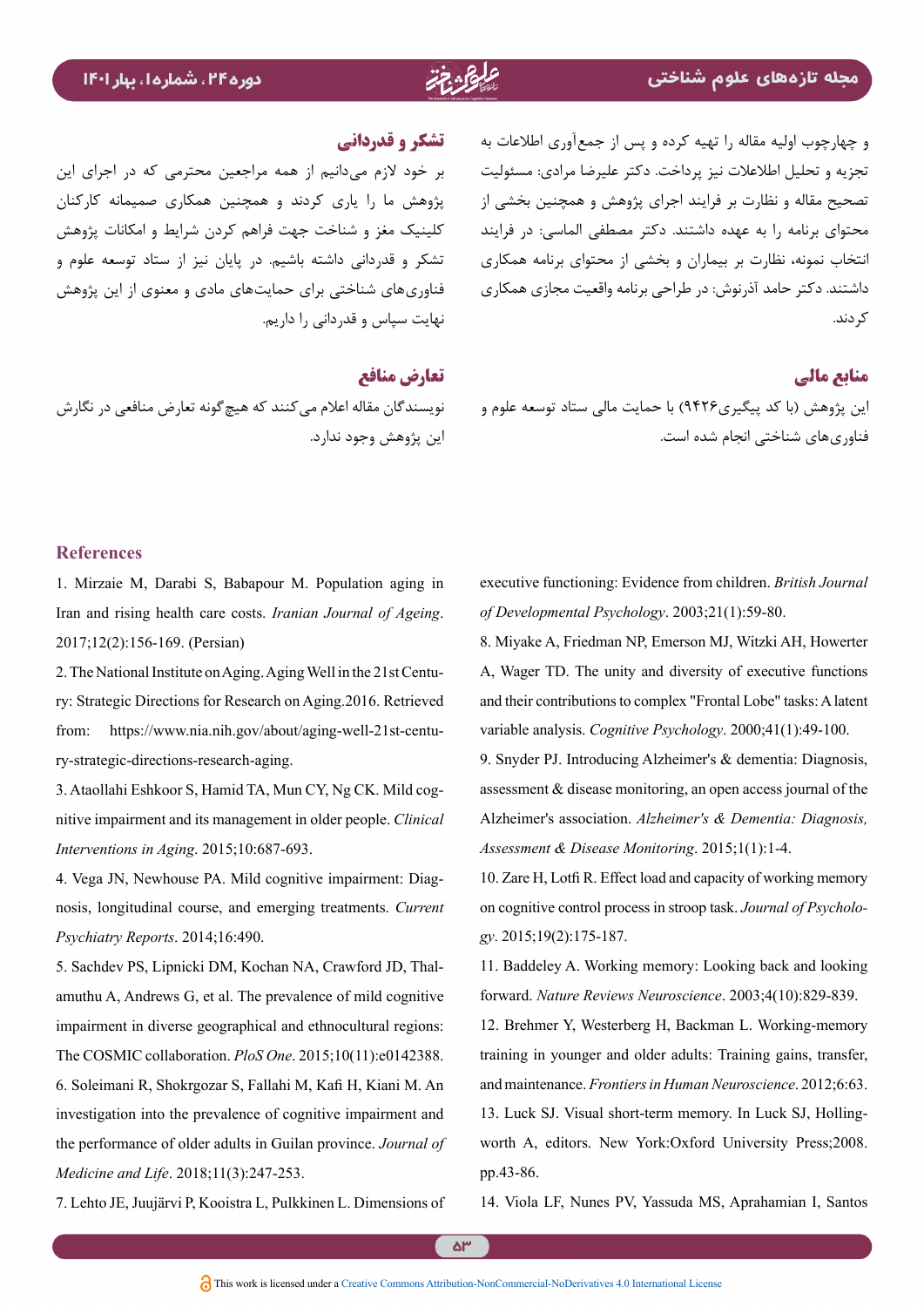FS, Santos GD, et al. Effects of a multidisciplinar cognitive rehabilitation program for patients with mild Alzheimer's dis-<br>ease. *Clinics*. 2011;66(8):1395-400.

<span id="page-13-0"></span>science research and therapy. Nature Reviews Neuroscience. 15. Bohil CJ, Alicea B, Biocca FA. Virtual reality in neuro-2011;12(12):752-762.

<span id="page-13-1"></span>16. Mueller C, Luehrs M, Baecke S, Adolf D, Luetzkendorf R, Luchtmann M, et al. Building virtual reality fMRI paradigms: A framework for presenting immersive virtual environments. :290-298.(2)209;2012 .*Methods Neuroscience of Journal*

<span id="page-13-3"></span><span id="page-13-2"></span>17. Grajewski D. Gorski F. Zawadzki P. Hamrol A. Application ing workplaces. Procedia Computer Science. 2013;25:289-301. of virtual reality techniques in design of ergonomic manufactur-18. Mestre DR. Fuchs P. Berthoz A. Vercher JL. Immersion and presence. In: Fuchs P, Moreau G, Berthoz A, Vercher JL, editors. Treaty of virtual reality. Paris:Paris School of Mines. 2006:309-338.

<span id="page-13-4"></span>sodic memory in normal and pathological aging. In: Kane RL, 19. Plancher G, Piolino P. Virtual reality for assessment of epiropsychology. New York:Oxford University Press;2017. pp. Parsons TD, editors. The role of technology in Clinical Neu-237-263.

<span id="page-13-5"></span>20. Lee JH, Ku J, Cho W, Hahn WY, Kim IY, Lee SM, Kang Y, et al. A virtual reality system for the assessment and rehabilitation of the activities of daily living. CyberPsychology & Behavior. 2003;6(4):383-388.

<span id="page-13-6"></span>tive for dementia in primary care: Results of the DelpHi-Trial. er A, et al. Rates of formal diagnosis in people screened posi-21. Eichler T, Thyrian JR, Hertel J, Kohler L, Wucherer D, Drei-Journal of Alzheimer's Disease. 2014;42(2):451-458.

<span id="page-13-7"></span>ized cognitive training with older adults: A systematic review. 22. Kueider AM, Parisi JM, Gross AL, Rebok GW. Computer-PLoS One. 2012;7(7):e40588.

<span id="page-13-8"></span>23. Jaffe DL. Use of virtual reality techniques to train elderly people to step over obstacles. Technology and Persons with Disabilities Annual Conference; 1998 March; Los Angeles, CA; 1998.

<span id="page-13-10"></span><span id="page-13-9"></span>24. Drozdick LW, Holdnack JA, Hilsabeck RC. Essentials of WMS-IV assessment. New Jersey: John Wiley  $&$  Sons: 2011. 25. Alloway TP, Gathercole SE. How does working memory work in the classroom?. *Educational Research and Reviews*.

<span id="page-13-11"></span>*lying match disability. Developmental Psychology: Iranian* 26. Aminzadeh A, Hassanabadi HR. Cognitive deficits under-*Psychologists.* 2010;6(23):187-200. (Persian)

2006;1(4);134-139.

<span id="page-13-14"></span><span id="page-13-12"></span>ences. 2nd ed. Hillsdale, NJ: Lawrence Erlbaum Associate: 1988. 27. Cohen JW. Statistical power analysis for the behavioral scisanayaka NN. A systematic review of the use of virtual reality 28. Moreno A, Wall KJ, Thangavelu K, Craven L, Ward E, Disand its effects on cognition in individuals with neurocognitive disorders. Alzheimer's & Dementia: Translational Research & Clinical Interventions. 2019;5:834-850.

<span id="page-13-15"></span><span id="page-13-13"></span>ty-based memory training programme for Hong Kong Chinese 29. Man DW, Chung JC, Lee GY. Evaluation of a virtual realinational Journal of Geriatric Psychiatry. 2012;27(5):513-520. older adults with questionable dementia: A pilot study. *Inter-*30. Chaldogeridi A, Tsiatsos T, Gialaouzidis M, Lykakis E, Zafeiropoulos S, Zygouris S, et al. Comparing data from a mer's disease. Proceedings of the 6th International Conference computer-based intervention program for patients with Alzheion Virtual Augmented and Mixed Reality; 2014 May 258-266; Berlin; Springer: 2014.

<span id="page-13-16"></span>31. Kirova AM, Bays RB, Lagalwar S. Working memory and executive function decline across normal aging, mild cognitive impairment, and Alzheimer's disease. *Biomed Research International*. 2015;2015.

<span id="page-13-17"></span>32. Ballesteros S, Mayas J, Prieto A, Ruiz-Marquez E, Toril P, tive attention and working memory in older adults: Results from Reales JM. Effects of video game training on measures of seleca randomized controlled trial. Frontiers in Aging Neuroscience. 2017:9:354.

<span id="page-13-18"></span>33. Craik FI, Winocur G, Palmer H, Binns MA, Edwards M, Bridges K, et al. Cognitive rehabilitation in the elderly: Effects on memory. *Journal of the International Neuropsychological*